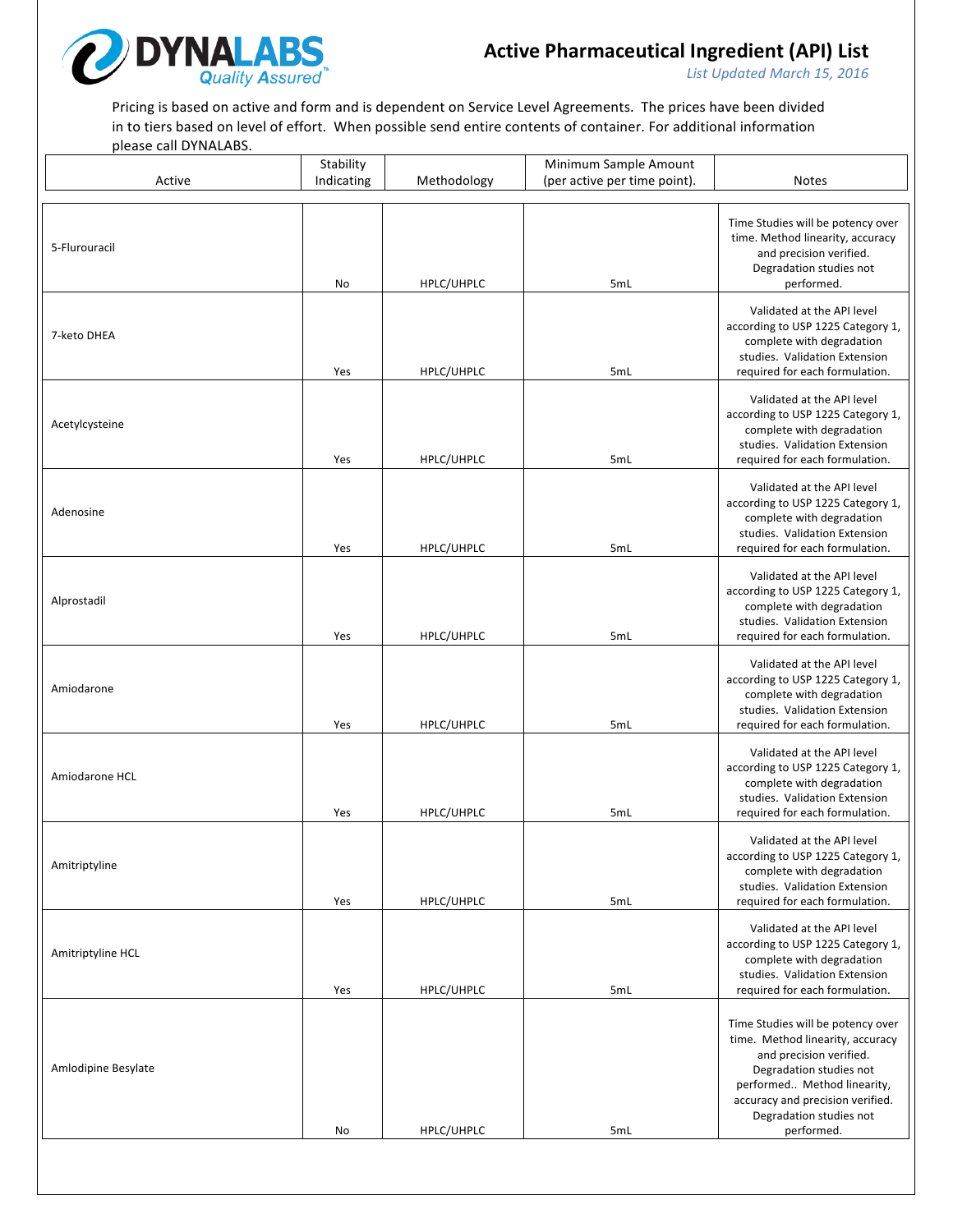

List Updated March 15, 2016

|                                | Stability  |             | Minimum Sample Amount        |                                                                                                                                                                 |
|--------------------------------|------------|-------------|------------------------------|-----------------------------------------------------------------------------------------------------------------------------------------------------------------|
| Active                         | Indicating | Methodology | (per active per time point). | <b>Notes</b>                                                                                                                                                    |
|                                |            |             |                              |                                                                                                                                                                 |
| Ampicillin                     | Yes        | HPLC/UHPLC  | 5mL                          | Validated at the API level<br>according to USP 1225 Category 1,<br>complete with degradation<br>studies. Validation Extension<br>required for each formulation. |
| Anastrozole                    | Yes        | HPLC/UHPLC  | 5mL                          | Validated at the API level<br>according to USP 1225 Category 1,<br>complete with degradation<br>studies. Validation Extension<br>required for each formulation. |
| Ascorbic Acid                  | Yes        | HPLC/UHPLC  | 5mL                          | Validated at the API level<br>according to USP 1225 Category 1,<br>complete with degradation<br>studies. Validation Extension<br>required for each formulation. |
| Atropine                       | Yes        | HPLC/UHPLC  | 5mL                          | Validated at the API level<br>according to USP 1225 Category 1,<br>complete with degradation<br>studies. Validation Extension<br>required for each formulation. |
| <b>Atropine Sulfate</b>        | Yes        | HPLC/UHPLC  | 5mL                          | Validated at the API level<br>according to USP 1225 Category 1,<br>complete with degradation<br>studies. Validation Extension<br>required for each formulation. |
| Baclofen                       | Yes        | HPLC/UHPLC  | 5mL                          | Validated at the API level<br>according to USP 1225 Category 1,<br>complete with degradation<br>studies. Validation Extension<br>required for each formulation. |
| Benzocaine                     | Yes        | HPLC/UHPLC  | 5mL                          | Validated at the API level<br>according to USP 1225 Category 1,<br>complete with degradation<br>studies. Validation Extension<br>required for each formulation. |
| Betamethasone (Base)           | Yes        | HPLC/UHPLC  | 5mL                          | Validated at the API level<br>according to USP 1225 Category 1,<br>complete with degradation<br>studies. Validation Extension<br>required for each formulation. |
| <b>Betamethasone Acetate</b>   | Yes        | HPLC/UHPLC  | 5mL                          | Validated at the API level<br>according to USP 1225 Category 1,<br>complete with degradation<br>studies. Validation Extension<br>required for each formulation. |
| Betamethasone Sodium Phosphate | Yes        | HPLC/UHPLC  | 5mL                          | Validated at the API level<br>according to USP 1225 Category 1,<br>complete with degradation<br>studies. Validation Extension<br>required for each formulation. |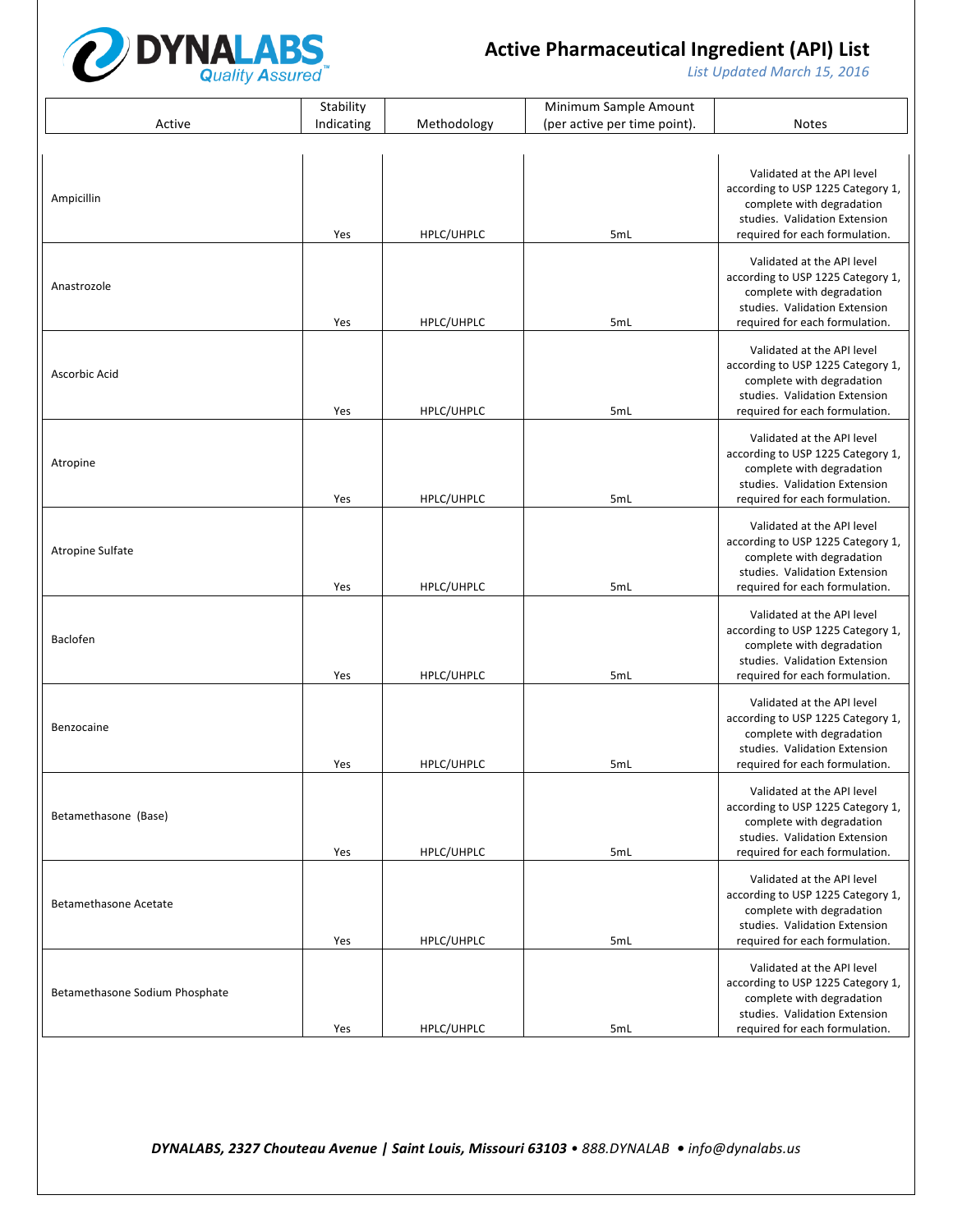

List Updated March 15, 2016

|                            | Stability  |             | Minimum Sample Amount        |                                                                                                                                                                 |
|----------------------------|------------|-------------|------------------------------|-----------------------------------------------------------------------------------------------------------------------------------------------------------------|
| Active                     | Indicating | Methodology | (per active per time point). | <b>Notes</b>                                                                                                                                                    |
|                            |            |             |                              |                                                                                                                                                                 |
| Biotin                     | Yes        | HPLC/UHPLC  | 5mL                          | Validated at the API level<br>according to USP 1225 Category 1,<br>complete with degradation<br>studies. Validation Extension<br>required for each formulation. |
| Budesonide                 | No         | HPLC/UHPLC  | 5mL                          | Time Studies will be potency over<br>time. Method linearity, accuracy<br>and precision verified.<br>Degradation studies not<br>performed.                       |
| <b>Bumetanide</b>          | No         | HPLC/UHPLC  | 5mL                          | Time Studies will be potency over<br>time. Method linearity, accuracy<br>and precision verified.<br>Degradation studies not<br>performed.                       |
| <b>Bupivacaine</b>         | Yes        | HPLC/UHPLC  | 5mL                          | Validated at the API level<br>according to USP 1225 Category 1,<br>complete with degradation<br>studies. Validation Extension<br>required for each formulation. |
| <b>Bupivacaine HCL</b>     | Yes        | HPLC/UHPLC  | 5mL                          | Validated at the API level<br>according to USP 1225 Category 1,<br>complete with degradation<br>studies. Validation Extension<br>required for each formulation. |
| Buprenorphine              | Yes        | HPLC/UHPLC  | 5mL                          | Validated at the API level<br>according to USP 1225 Category 1,<br>complete with degradation<br>studies. Validation Extension<br>required for each formulation. |
| <b>Buprenorphine HCL</b>   | Yes        | HPLC/UHPLC  | 5mL                          | Validated at the API level<br>according to USP 1225 Category 1,<br>complete with degradation<br>studies. Validation Extension<br>required for each formulation. |
| Caffeine                   | Yes        | HPLC/UHPLC  | 5mL                          | Validated at the API level<br>according to USP 1225 Category 1,<br>complete with degradation<br>studies. Validation Extension<br>required for each formulation. |
| Caffeine Citrate           | No         | HPLC/UHPLC  | 5mL                          | Time Studies will be potency over<br>time. Method linearity, accuracy<br>and precision verified.<br>Degradation studies not<br>performed.                       |
| Calcium Chloride Dihydrate | No         | IC          | 5mL                          | Time Studies will be potency over<br>time. Method linearity, accuracy<br>and precision verified.<br>Degradation studies not<br>performed.                       |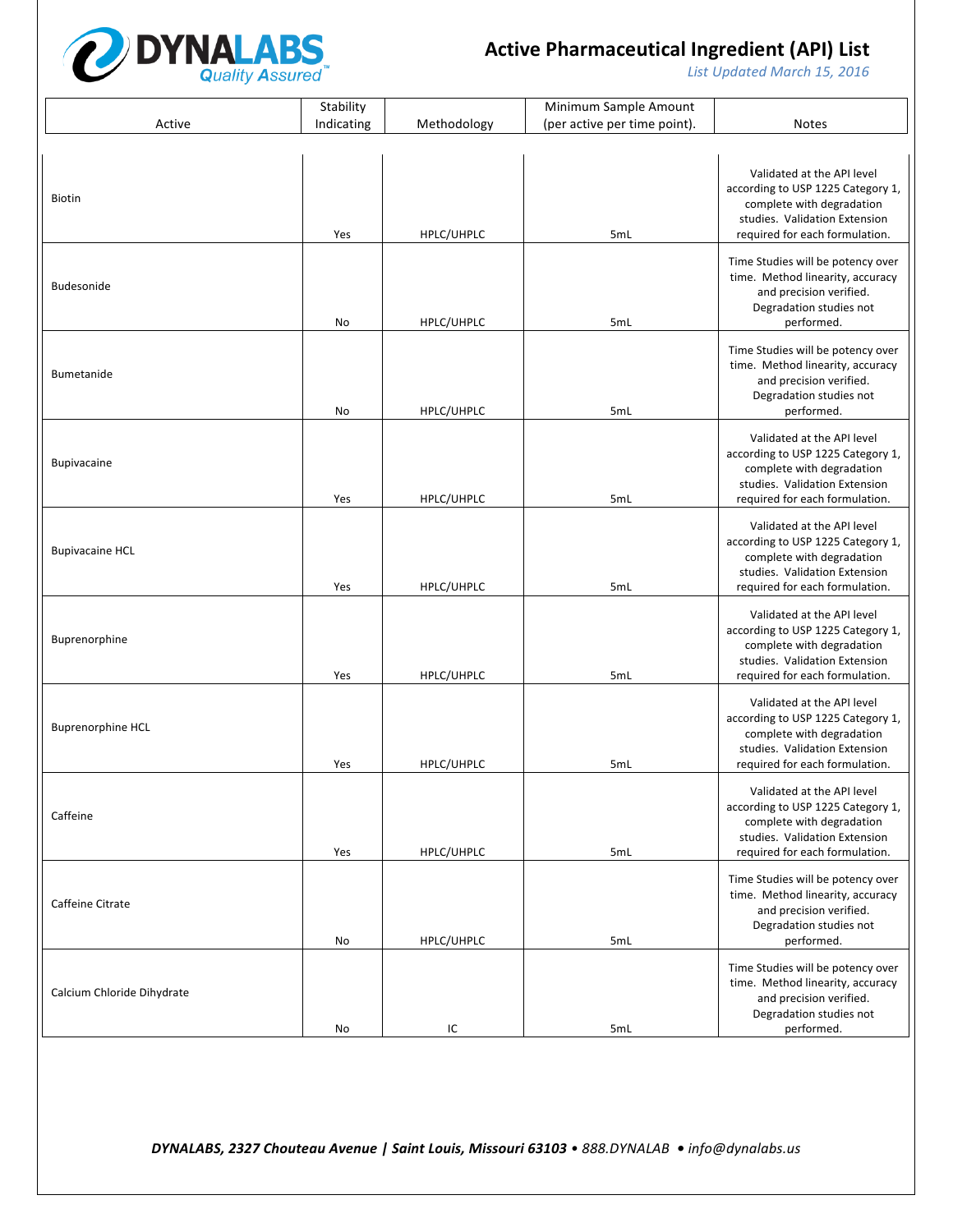

List Updated March 15, 2016

|                   | Stability  |             | Minimum Sample Amount        |                                                                                                                                                                 |
|-------------------|------------|-------------|------------------------------|-----------------------------------------------------------------------------------------------------------------------------------------------------------------|
| Active            | Indicating | Methodology | (per active per time point). | <b>Notes</b>                                                                                                                                                    |
|                   |            |             |                              |                                                                                                                                                                 |
| Calcium Citrate   | No         | HPLC/UHPLC  | 5mL                          | Time Studies will be potency over<br>time. Method linearity, accuracy<br>and precision verified.<br>Degradation studies not<br>performed.                       |
| Calcium Gluconate | No         | IC          | 5mL                          | Time Studies will be potency over<br>time. Method linearity, accuracy<br>and precision verified.<br>Degradation studies not<br>performed.                       |
| Carbamazepine     | Yes        | HPLC/UHPLC  | 5mL                          | Validated at the API level<br>according to USP 1225 Category 1,<br>complete with degradation<br>studies. Validation Extension<br>required for each formulation. |
| Cefazolin         | Yes        | HPLC/UHPLC  | 5mL                          | Validated at the API level<br>according to USP 1225 Category 1,<br>complete with degradation<br>studies. Validation Extension<br>required for each formulation. |
| Cefazolin Sodium  | Yes        | HPLC/UHPLC  | 5mL                          | Validated at the API level<br>according to USP 1225 Category 1,<br>complete with degradation<br>studies. Validation Extension<br>required for each formulation. |
| Cefepime          | No         | HPLC/UHPLC  | 5mL                          | Time Studies will be potency over<br>time. Method linearity, accuracy<br>and precision verified.<br>Degradation studies not<br>performed.                       |
| Cefotaxime        | No         | HPLC/UHPLC  | 5mL                          | Time Studies will be potency over<br>time. Method linearity, accuracy<br>and precision verified.<br>Degradation studies not<br>performed.                       |
| Cefotaxime Sodium | No         | HPLC/UHPLC  | 5mL                          | Time Studies will be potency over<br>time. Method linearity, accuracy<br>and precision verified.<br>Degradation studies not<br>performed.                       |
| Ceftazidime       | Yes        | HPLC/UHPLC  | 5mL                          | Validated at the API level<br>according to USP 1225 Category 1,<br>complete with degradation<br>studies. Validation Extension<br>required for each formulation. |
| Ceftriaxone       | No         | HPLC/UHPLC  | 5mL                          | Time Studies will be potency over<br>time. Method linearity, accuracy<br>and precision verified.<br>Degradation studies not<br>performed.                       |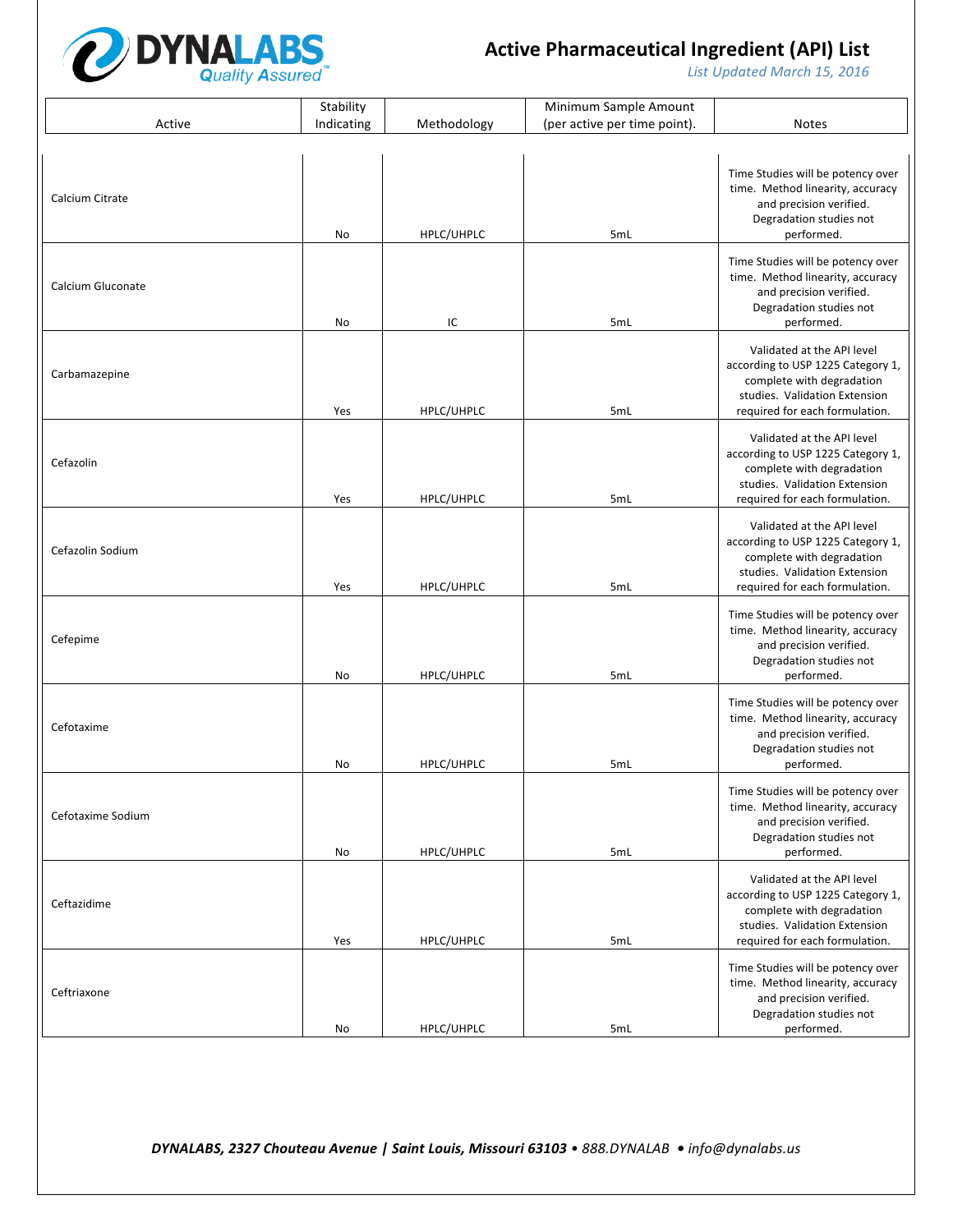

List Updated March 15, 2016

|                       | Stability  |                             | Minimum Sample Amount        |                                                                                                                                                                 |
|-----------------------|------------|-----------------------------|------------------------------|-----------------------------------------------------------------------------------------------------------------------------------------------------------------|
| Active                | Indicating | Methodology                 | (per active per time point). | <b>Notes</b>                                                                                                                                                    |
|                       |            |                             |                              |                                                                                                                                                                 |
| Ceftriaxone Sodium    | No         | HPLC/UHPLC                  | 5mL                          | Time Studies will be potency over<br>time. Method linearity, accuracy<br>and precision verified.<br>Degradation studies not<br>performed.                       |
| Cefuroxime            | Yes        | HPLC/UHPLC                  | 5mL                          | Validated at the API level<br>according to USP 1225 Category 1,<br>complete with degradation<br>studies. Validation Extension<br>required for each formulation. |
| Cefuroxime Sodium     | Yes        | HPLC/UHPLC                  | 5mL                          | Validated at the API level<br>according to USP 1225 Category 1,<br>complete with degradation<br>studies. Validation Extension<br>required for each formulation. |
| Ciprofloxacin         | Yes        | HPLC/UHPLC                  | 5mL                          | Validated at the API level<br>according to USP 1225 Category 1,<br>complete with degradation<br>studies. Validation Extension<br>required for each formulation. |
| Ciprofloxacin HCL     | Yes        | HPLC/UHPLC                  | 5mL                          | Validated at the API level<br>according to USP 1225 Category 1,<br>complete with degradation<br>studies. Validation Extension<br>required for each formulation. |
| Clenbuterol           | No         | UV-vis<br>Spectrophotometer | 5mL                          | Formulation cannot contain<br>Preservatives, Flavorings, Dyes,<br>and cannot be multi-active.<br>Formula review may be required.                                |
| Clindamycin           | Yes        | HPLC/UHPLC                  | 5mL                          | Validated at the API level<br>according to USP 1225 Category 1,<br>complete with degradation<br>studies. Validation Extension<br>required for each formulation. |
| Clindamycin HCl       | No         | HPLC/UHPLC                  | 5mL                          | Time Studies will be potency over<br>time. Method linearity, accuracy<br>and precision verified.<br>Degradation studies not<br>performed.                       |
| Clindamycin Phosphate | Yes        | HPLC/UHPLC                  | 5mL                          | Validated at the API level<br>according to USP 1225 Category 1,<br>complete with degradation<br>studies. Validation Extension<br>required for each formulation. |
| Clonidine             | Yes        | HPLC/UHPLC                  | 5mL                          | Validated at the API level<br>according to USP 1225 Category 1,<br>complete with degradation<br>studies. Validation Extension<br>required for each formulation. |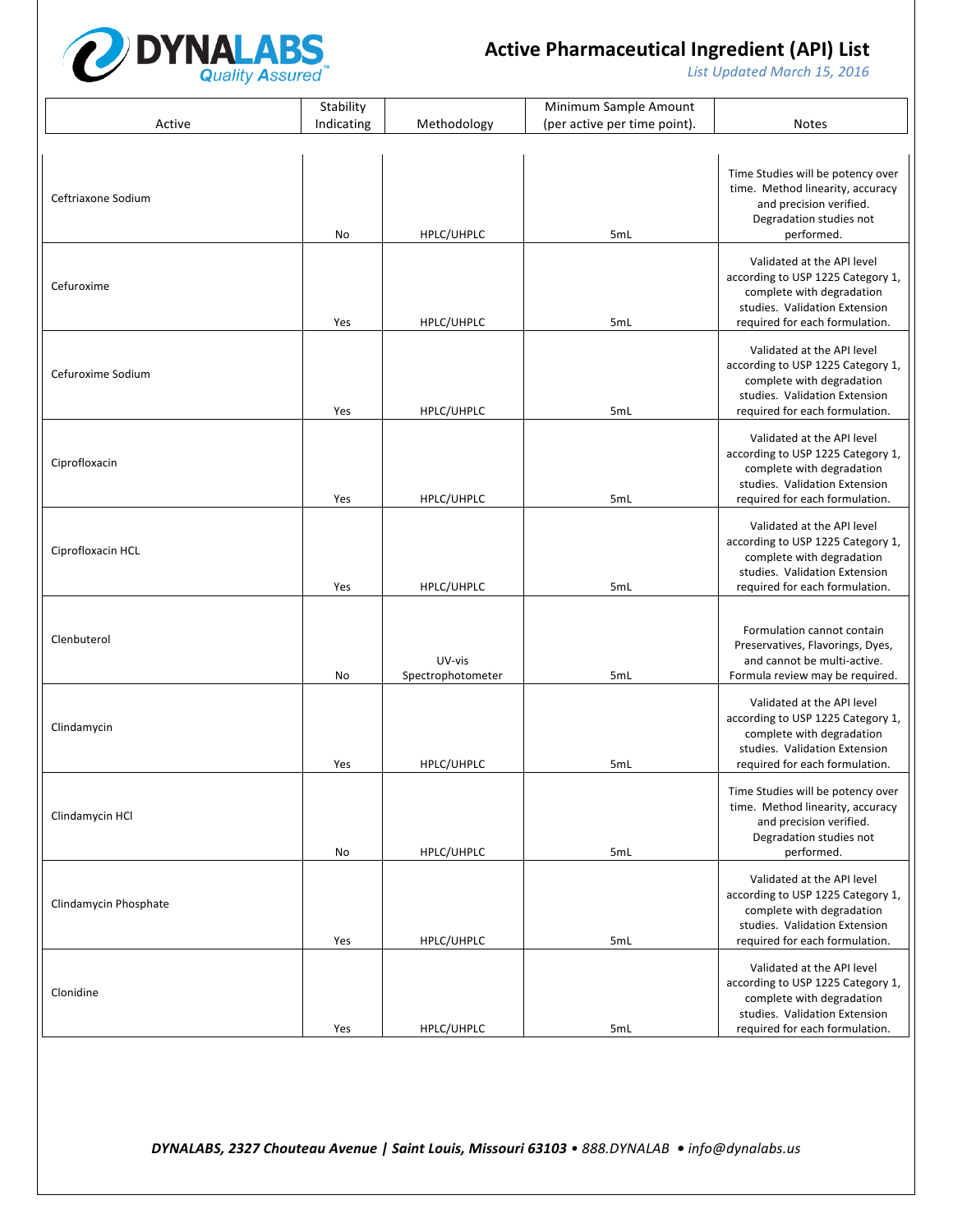

List Updated March 15, 2016

|                                | Stability  |                             | Minimum Sample Amount        |                                                                                                                                                                 |
|--------------------------------|------------|-----------------------------|------------------------------|-----------------------------------------------------------------------------------------------------------------------------------------------------------------|
| Active                         | Indicating | Methodology                 | (per active per time point). | <b>Notes</b>                                                                                                                                                    |
|                                |            |                             |                              |                                                                                                                                                                 |
| Clonidine HCL                  | Yes        | HPLC/UHPLC                  | 5mL                          | Validated at the API level<br>according to USP 1225 Category 1,<br>complete with degradation<br>studies. Validation Extension<br>required for each formulation. |
| Colchicine                     | No         | UV-vis<br>Spectrophotometer | 5mL                          | Formulation cannot contain<br>Preservatives, Flavorings, Dyes,<br>and cannot be multi-active.<br>Formula review may be required.                                |
| Cromolyn                       | No         | UV-vis<br>Spectrophotometer | 5mL                          | Formulation cannot contain<br>Preservatives, Flavorings, Dyes,<br>and cannot be multi-active.<br>Formula review may be required.                                |
| Cyanocobalamin                 | Yes        | HPLC/UHPLC                  | 5mL                          | Validated at the API level<br>according to USP 1225 Category 1,<br>complete with degradation<br>studies. Validation Extension<br>required for each formulation. |
| Cyclobenzaprine                | Yes        | HPLC/UHPLC                  | 5mL                          | Validated at the API level<br>according to USP 1225 Category 1,<br>complete with degradation<br>studies. Validation Extension<br>required for each formulation. |
| Cyclobenzaprine HCL            | Yes        | HPLC/UHPLC                  | 5mL                          | Validated at the API level<br>according to USP 1225 Category 1,<br>complete with degradation<br>studies. Validation Extension<br>required for each formulation. |
| Cyclopentolate                 | Yes        | HPLC/UHPLC                  | 5mL                          | Validated at the API level<br>according to USP 1225 Category 1,<br>complete with degradation<br>studies. Validation Extension<br>required for each formulation. |
| Dehydroepianodrosterone (DHEA) | Yes        | HPLC/UHPLC                  | 5mL                          | Validated at the API level<br>according to USP 1225 Category 1,<br>complete with degradation<br>studies. Validation Extension<br>required for each formulation. |
| Dexamethasone Acetate          | Yes        | HPLC/UHPLC                  | 5mL                          | Validated at the API level<br>according to USP 1225 Category 1,<br>complete with degradation<br>studies. Validation Extension<br>required for each formulation. |
| Dexamethasone Phosphate        | Yes        | HPLC/UHPLC                  | 5mL                          | Validated at the API level<br>according to USP 1225 Category 1,<br>complete with degradation<br>studies. Validation Extension<br>required for each formulation. |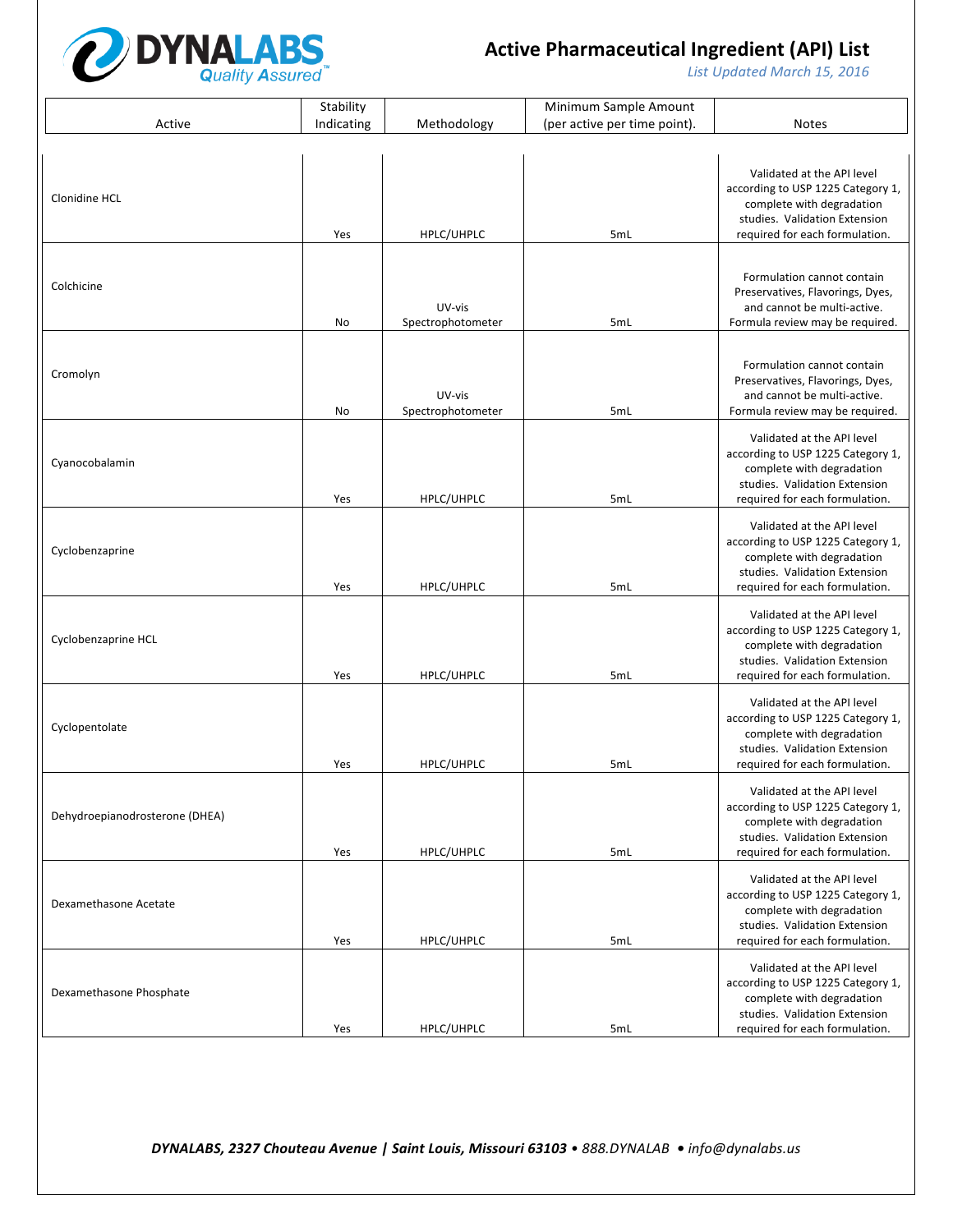

List Updated March 15, 2016

|                                | Stability  |             | Minimum Sample Amount        |                                                                                                                                                                 |
|--------------------------------|------------|-------------|------------------------------|-----------------------------------------------------------------------------------------------------------------------------------------------------------------|
| Active                         | Indicating | Methodology | (per active per time point). | <b>Notes</b>                                                                                                                                                    |
|                                |            |             |                              |                                                                                                                                                                 |
| Dexamethasone Sodium Phosphate | Yes        | HPLC/UHPLC  | 5mL                          | Validated at the API level<br>according to USP 1225 Category 1,<br>complete with degradation<br>studies. Validation Extension<br>required for each formulation. |
| Dexmedetomidine (Precedex)     | Yes        | HPLC/UHPLC  | 5mL                          | Validated at the API level<br>according to USP 1225 Category 1,<br>complete with degradation<br>studies. Validation Extension<br>required for each formulation. |
| Dextromethorphan Hydrobromide  | Yes        | HPLC/UHPLC  | 5mL                          | Validated at the API level<br>according to USP 1225 Category 1,<br>complete with degradation<br>studies. Validation Extension<br>required for each formulation. |
| Diazepam                       | Yes        | HPLC/UHPLC  | 5mL                          | Validated at the API level<br>according to USP 1225 Category 1,<br>complete with degradation<br>studies. Validation Extension<br>required for each formulation. |
| Diclofenac                     | Yes        | HPLC/UHPLC  | 5mL                          | Validated at the API level<br>according to USP 1225 Category 1,<br>complete with degradation<br>studies. Validation Extension<br>required for each formulation. |
| Diclofenac Potassium           | Yes        | HPLC/UHPLC  | 5mL                          | Validated at the API level<br>according to USP 1225 Category 1,<br>complete with degradation<br>studies. Validation Extension<br>required for each formulation. |
| Diclofenac Sodium              | Yes        | HPLC/UHPLC  | 5mL                          | Validated at the API level<br>according to USP 1225 Category 1,<br>complete with degradation<br>studies. Validation Extension<br>required for each formulation. |
| Diltiazem                      | No         | HPLC/UHPLC  | 5mL                          | Time Studies will be potency over<br>time. Method linearity, accuracy<br>and precision verified.<br>Degradation studies not<br>performed.                       |
| Diltiazem HCL                  | No         | HPLC/UHPLC  | 5mL                          | Time Studies will be potency over<br>time. Method linearity, accuracy<br>and precision verified.<br>Degradation studies not<br>performed.                       |
| Diphenhydramine                | No         | HPLC/UHPLC  | 5mL                          | Time Studies will be potency over<br>time. Method linearity, accuracy<br>and precision verified.<br>Degradation studies not<br>performed.                       |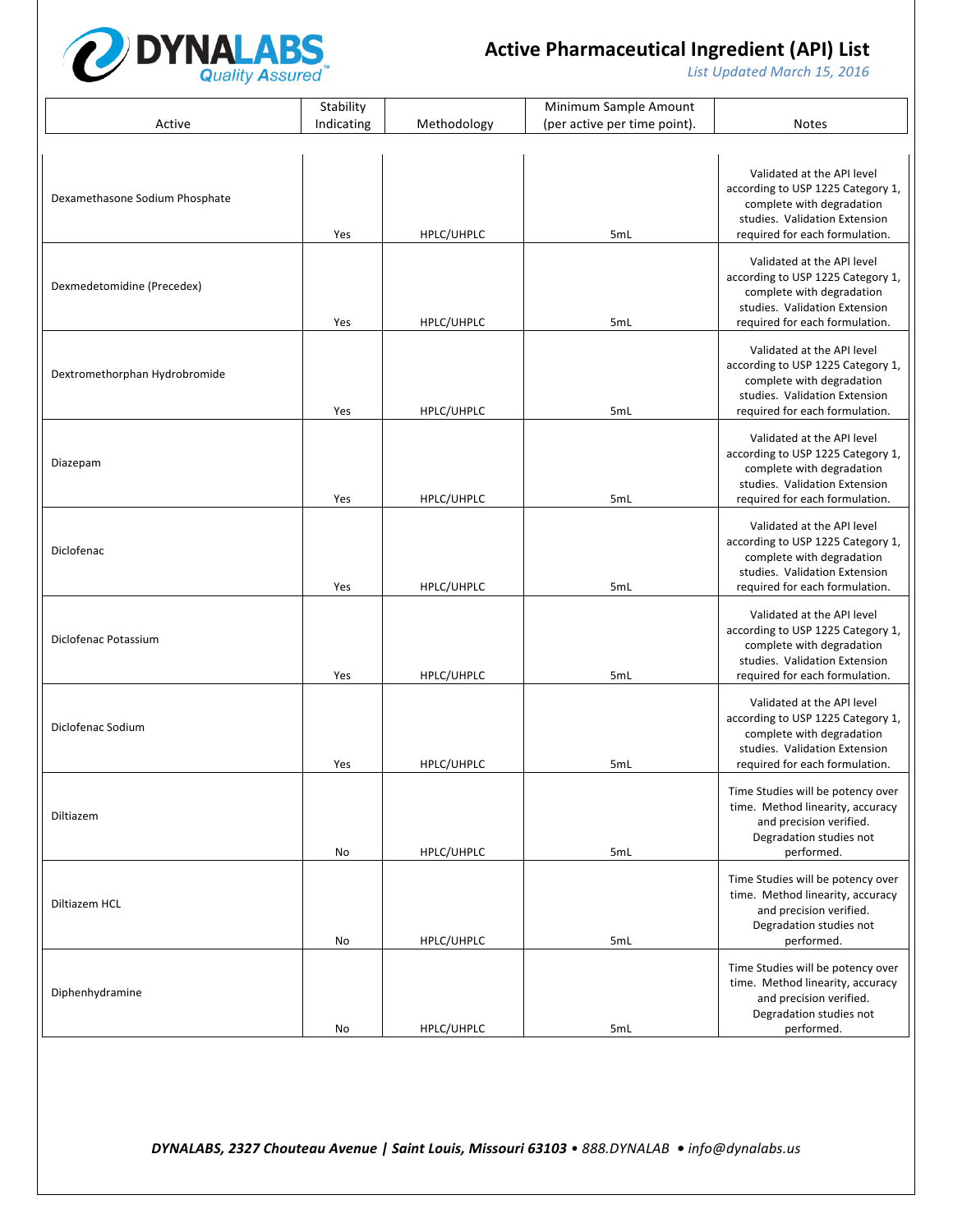

List Updated March 15, 2016

|                          | Stability  |             | Minimum Sample Amount                                                               |                                                                                                                                                                 |
|--------------------------|------------|-------------|-------------------------------------------------------------------------------------|-----------------------------------------------------------------------------------------------------------------------------------------------------------------|
| Active                   | Indicating | Methodology | (per active per time point).                                                        | <b>Notes</b>                                                                                                                                                    |
|                          |            |             |                                                                                     |                                                                                                                                                                 |
| Dipyridamole             | Yes        | HPLC/UHPLC  | 5mL                                                                                 | Validated at the API level<br>according to USP 1225 Category 1,<br>complete with degradation<br>studies. Validation Extension<br>required for each formulation. |
| Dobutamine               | Yes        | HPLC/UHPLC  | 5mL                                                                                 | Validated at the API level<br>according to USP 1225 Category 1,<br>complete with degradation<br>studies. Validation Extension<br>required for each formulation. |
| Dopamine                 | Yes        | HPLC/UHPLC  | 5mL                                                                                 | Validated at the API level<br>according to USP 1225 Category 1,<br>complete with degradation<br>studies. Validation Extension<br>required for each formulation. |
| Dopamine HCL             | Yes        | HPLC/UHPLC  | 5mL                                                                                 | Validated at the API level<br>according to USP 1225 Category 1,<br>complete with degradation<br>studies. Validation Extension<br>required for each formulation. |
| Doxepin                  | Yes        | HPLC/UHPLC  | 5mL                                                                                 | Validated at the API level<br>according to USP 1225 Category 1,<br>complete with degradation<br>studies. Validation Extension<br>required for each formulation. |
| Doxepin HCL              | Yes        | HPLC/UHPLC  | 5mL                                                                                 | Validated at the API level<br>according to USP 1225 Category 1,<br>complete with degradation<br>studies. Validation Extension<br>required for each formulation. |
| Droperidol               | Yes        | HPLC/UHPLC  | 5mL                                                                                 | Validated at the API level<br>according to USP 1225 Category 1,<br>complete with degradation<br>studies. Validation Extension<br>required for each formulation. |
| Edetate Calcium Disodium | No         | Titration   | For titrations, call DYNALABS<br>(volume requirement is<br>concentration dependent) | Multi-actives and excipients may<br>deem sample untestable Formula<br>review may be required.                                                                   |
| Edetate Disodium         | No         | Titration   | For titrations, call DYNALABS<br>(volume requirement is<br>concentration dependent) | Multi-actives and excipients may<br>deem sample untestable Formula<br>review may be required.                                                                   |
| Ephedrine                | No         | HPLC/UHPLC  | 5mL                                                                                 | Time Studies will be potency over<br>time. Method linearity, accuracy<br>and precision verified.<br>Degradation studies not<br>performed.                       |
| Ephedrine HCL            | No         | HPLC/UHPLC  | 5mL                                                                                 | Time Studies will be potency over<br>time. Method linearity, accuracy<br>and precision verified.<br>Degradation studies not<br>performed.                       |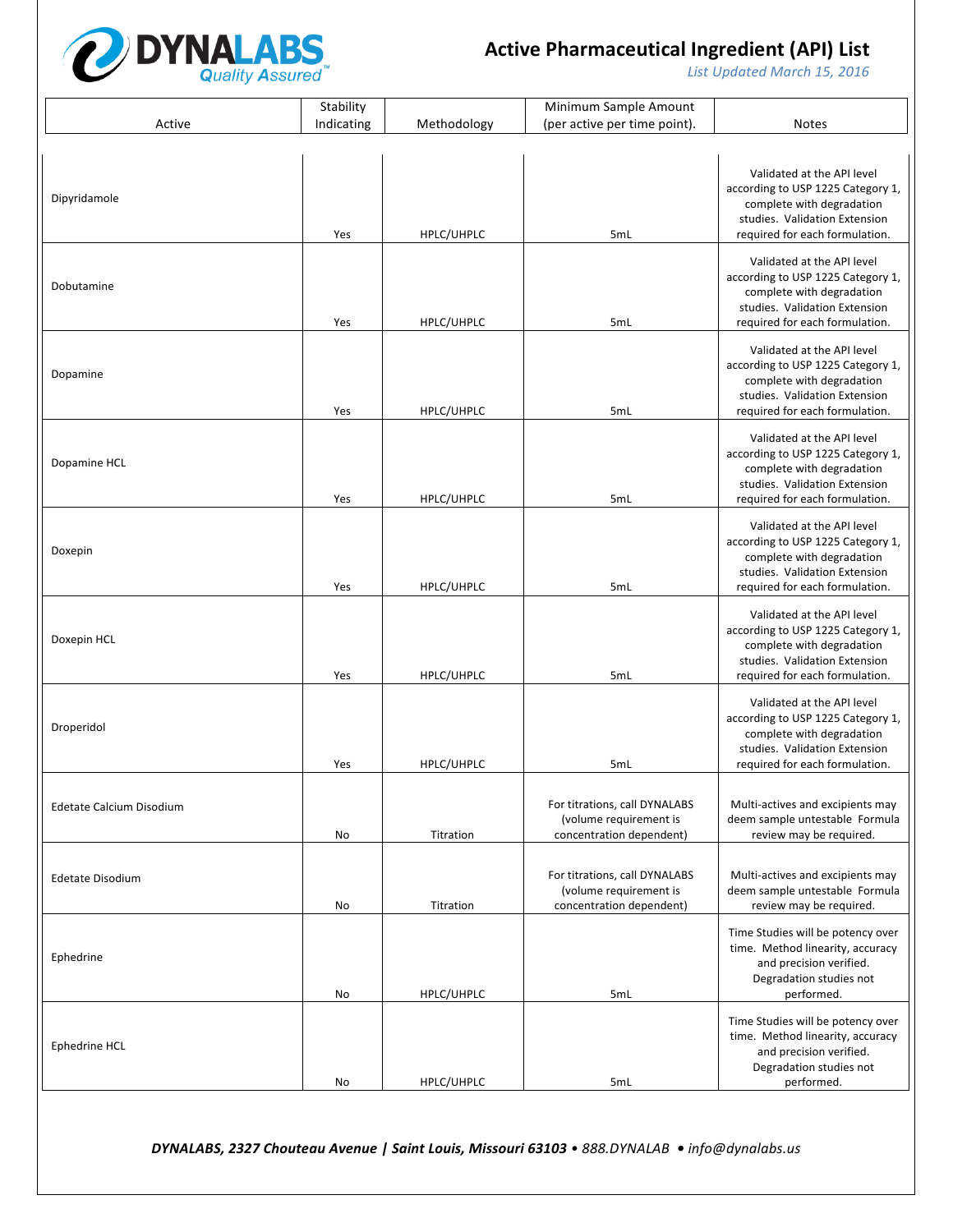

List Updated March 15, 2016

|                            | Stability  |                    | Minimum Sample Amount        |                                                                                                                                                                 |
|----------------------------|------------|--------------------|------------------------------|-----------------------------------------------------------------------------------------------------------------------------------------------------------------|
| Active                     | Indicating | Methodology        | (per active per time point). | <b>Notes</b>                                                                                                                                                    |
|                            |            |                    |                              |                                                                                                                                                                 |
| <b>Ephedrine Sulfate</b>   | No         | HPLC/UHPLC         | 5mL                          | Time Studies will be potency over<br>time. Method linearity, accuracy<br>and precision verified.<br>Degradation studies not<br>performed.                       |
| Epinephrine                | Yes        | HPLC/UHPLC         | 5mL                          | Validated at the API level<br>according to USP 1225 Category 1,<br>complete with degradation<br>studies. Validation Extension<br>required for each formulation. |
| Epinephrine Bitartrate     | Yes        | HPLC/UHPLC         | 5mL                          | Validated at the API level<br>according to USP 1225 Category 1,<br>complete with degradation<br>studies. Validation Extension<br>required for each formulation. |
| Epinephrine HCL            | Yes        | HPLC/UHPLC         | 5mL                          | Validated at the API level<br>according to USP 1225 Category 1,<br>complete with degradation<br>studies. Validation Extension<br>required for each formulation. |
| Estradiol                  | Yes        | HPLC/UHPLC         | 5mL                          | Validated at the API level<br>according to USP 1225 Category 1,<br>complete with degradation<br>studies. Validation Extension<br>required for each formulation. |
| <b>Estradiol Cypionate</b> | No         | HPLC/UHPLC         | 5mL                          | Time Studies will be potency over<br>time. Method linearity, accuracy<br>and precision verified.<br>Degradation studies not<br>performed.                       |
| <b>Estradiol Valerate</b>  | No         | HPLC/UHPLC         | 5mL                          | Time Studies will be potency over<br>time. Method linearity, accuracy<br>and precision verified.<br>Degradation studies not<br>performed.                       |
| Estriol                    | Yes        | HPLC/UHPLC         | 5mL                          | Validated at the API level<br>according to USP 1225 Category 1,<br>complete with degradation<br>studies. Validation Extension<br>required for each formulation. |
| Estrone                    | Yes        | HPLC/UHPLC         | 5mL                          | Validated at the API level<br>according to USP 1225 Category 1,<br>complete with degradation<br>studies. Validation Extension<br>required for each formulation. |
| Ethanol                    | No         | Gas Chromatography | 5mL                          | Testing may be outsourced                                                                                                                                       |
| Etomidate                  | Yes        | HPLC/UHPLC         | 5mL                          | Validated at the API level<br>according to USP 1225 Category 1,<br>complete with degradation<br>studies. Validation Extension<br>required for each formulation. |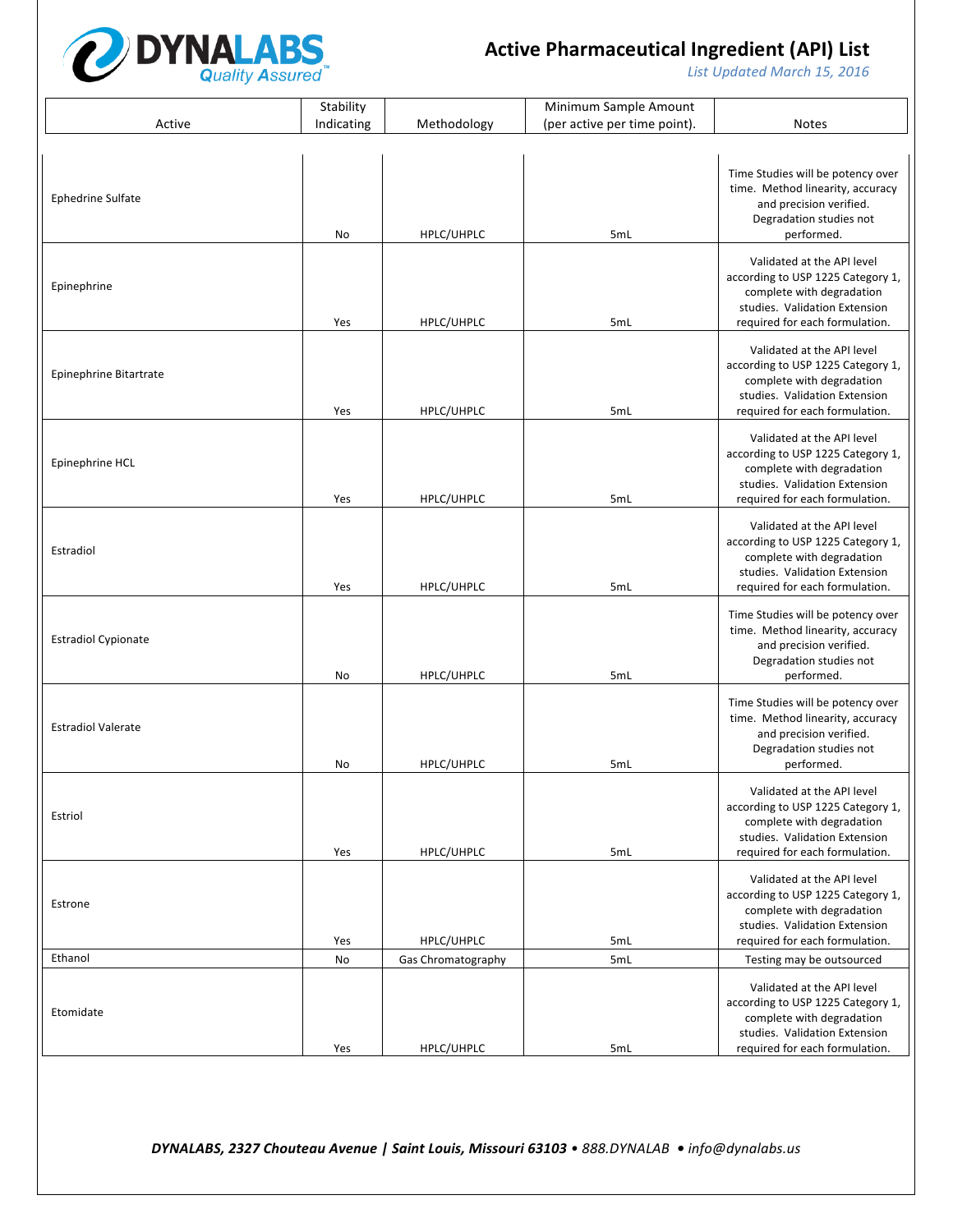

List Updated March 15, 2016

|                         | Stability  |                             | Minimum Sample Amount        |                                                                                                                                                                 |
|-------------------------|------------|-----------------------------|------------------------------|-----------------------------------------------------------------------------------------------------------------------------------------------------------------|
| Active                  | Indicating | Methodology                 | (per active per time point). | <b>Notes</b>                                                                                                                                                    |
|                         |            |                             |                              |                                                                                                                                                                 |
| Fentanyl                | Yes        | HPLC/UHPLC                  | 5mL                          | Validated at the API level<br>according to USP 1225 Category 1,<br>complete with degradation<br>studies. Validation Extension<br>required for each formulation. |
| Fentanyl Citrate        | Yes        | HPLC/UHPLC                  | 5mL                          | Validated at the API level<br>according to USP 1225 Category 1,<br>complete with degradation<br>studies. Validation Extension<br>required for each formulation. |
| Finasteride             | Yes        | HPLC/UHPLC                  | 5mL                          | Validated at the API level<br>according to USP 1225 Category 1,<br>complete with degradation<br>studies. Validation Extension<br>required for each formulation. |
| Fluconazole             | No         | UV-vis<br>Spectrophotometer | 5mL                          | Formulation cannot contain<br>Preservatives, Flavorings, Dyes,<br>and cannot be multi-active.<br>Formula review may be required                                 |
| Fluorouracil (See 5-FU) | No         | HPLC/UHPLC                  | 5mL                          | Time Studies will be potency over<br>time. Method linearity, accuracy<br>and precision verified.<br>Degradation studies not<br>performed.                       |
| Flurbiprofen            | Yes        | HPLC/UHPLC                  | 5mL                          | Validated at the API level<br>according to USP 1225 Category 1,<br>complete with degradation<br>studies. Validation Extension<br>required for each formulation. |
| <b>Folic Acid</b>       | No         | HPLC/UHPLC                  | 5mL                          | Time Studies will be potency over<br>time. Method linearity, accuracy<br>and precision verified.<br>Degradation studies not<br>performed.                       |
| Furosemide              | Yes        | HPLC/UHPLC                  | 5mL                          | Validated at the API level<br>according to USP 1225 Category 1,<br>complete with degradation<br>studies. Validation Extension<br>required for each formulation. |
| Gabapentin              | Yes        | HPLC/UHPLC                  | 5mL                          | Validated at the API level<br>according to USP 1225 Category 1,<br>complete with degradation<br>studies. Validation Extension<br>required for each formulation. |
| Gentamicin              | Yes        | HPLC/UHPLC                  | 5mL                          | Validated at the API level<br>according to USP 1225 Category 1,<br>complete with degradation<br>studies. Validation Extension<br>required for each formulation. |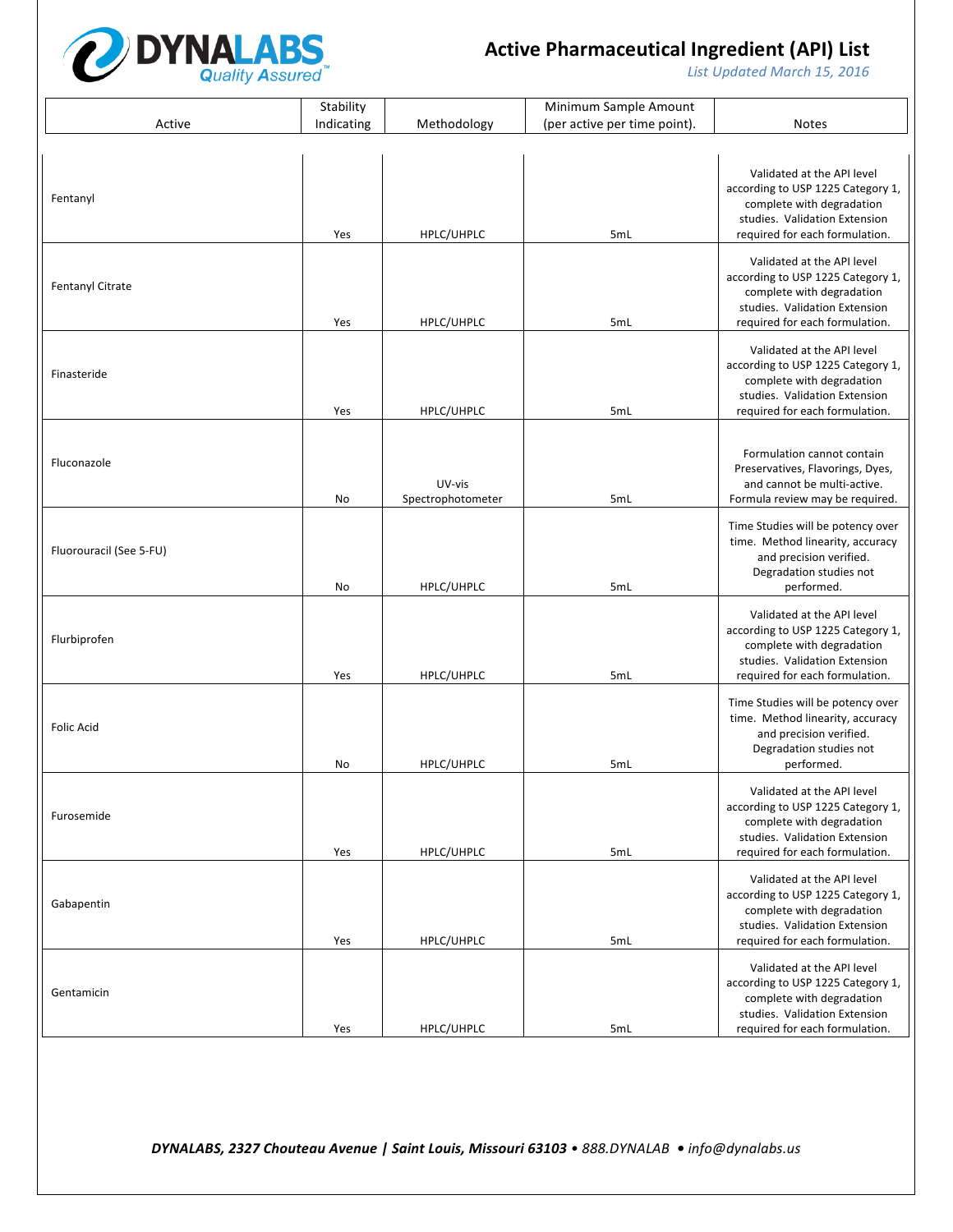

List Updated March 15, 2016

|                                 | Stability  |                             | Minimum Sample Amount        |                                                                                                                                                                 |
|---------------------------------|------------|-----------------------------|------------------------------|-----------------------------------------------------------------------------------------------------------------------------------------------------------------|
| Active                          | Indicating | Methodology                 | (per active per time point). | <b>Notes</b>                                                                                                                                                    |
|                                 |            |                             |                              |                                                                                                                                                                 |
| <b>Gentamicin Sulfate</b>       | Yes        | HPLC/UHPLC                  | 5mL                          | Validated at the API level<br>according to USP 1225 Category 1,<br>complete with degradation<br>studies. Validation Extension<br>required for each formulation. |
| <b>Glutathione Reduced</b>      | Yes        | HPLC/UHPLC                  | 5mL                          | Validated at the API level<br>according to USP 1225 Category 1,<br>complete with degradation<br>studies. Validation Extension<br>required for each formulation. |
| Glycopyrrolate                  | No         | HPLC/UHPLC                  | 5mL                          | Time Studies will be potency over<br>time. Method linearity, accuracy<br>and precision verified.<br>Degradation studies not<br>performed.                       |
| Guaifenesin                     | Yes        | HPLC/UHPLC                  | 5mL                          | Validated at the API level<br>according to USP 1225 Category 1,<br>complete with degradation<br>studies. Validation Extension<br>required for each formulation. |
| Heparin                         | No         | <b>Biochemical Assay</b>    | 5mL                          | Testing may be outsourced                                                                                                                                       |
| <b>Hyaluronic Acid</b>          | No         | UV-vis<br>Spectrophotometer | 5mL                          | Formulation cannot contain<br>Preservatives, Flavorings, Dyes,<br>and cannot be multi-active.<br>Formula review may be required.                                |
| Hydrocortisone                  | Yes        | HPLC/UHPLC                  | 5mL                          | Validated at the API level<br>according to USP 1225 Category 1,<br>complete with degradation<br>studies. Validation Extension<br>required for each formulation. |
| Hydrocortisone Acetate          | Yes        | HPLC/UHPLC                  | 5mL                          | Validated at the API level<br>according to USP 1225 Category 1,<br>complete with degradation<br>studies. Validation Extension<br>required for each formulation. |
| Hydrocortisone Sodium Phosphate | No         | HPLC/UHPLC                  | 5mL                          | Time Studies will be potency over<br>time. Method linearity, accuracy<br>and precision verified.<br>Degradation studies not<br>performed.                       |
| Hydrocortisone Succinate        | No         | HPLC/UHPLC                  | 5mL                          | Time Studies will be potency over<br>time. Method linearity, accuracy<br>and precision verified.<br>Degradation studies not<br>performed.                       |
| Hydromorphone                   | Yes        | HPLC/UHPLC                  | 5mL                          | Validated at the API level<br>according to USP 1225 Category 1,<br>complete with degradation<br>studies. Validation Extension<br>required for each formulation. |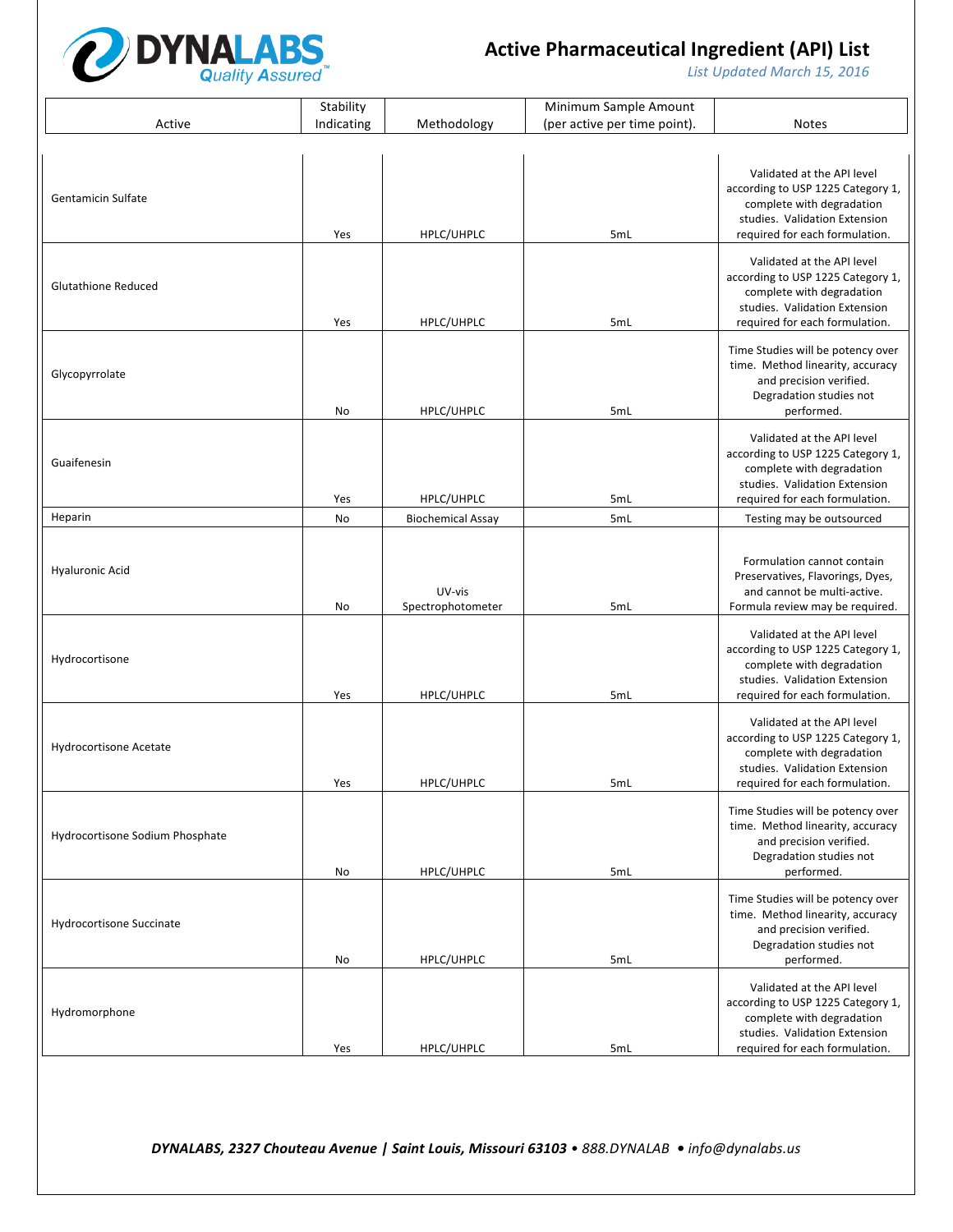

List Updated March 15, 2016

|                              | Stability  |                             | Minimum Sample Amount        |                                                                                                                                                                 |
|------------------------------|------------|-----------------------------|------------------------------|-----------------------------------------------------------------------------------------------------------------------------------------------------------------|
| Active                       | Indicating | Methodology                 | (per active per time point). | <b>Notes</b>                                                                                                                                                    |
|                              |            |                             |                              |                                                                                                                                                                 |
| Hydromorphone HCL            | Yes        | HPLC/UHPLC                  | 5mL                          | Validated at the API level<br>according to USP 1225 Category 1,<br>complete with degradation<br>studies. Validation Extension<br>required for each formulation. |
| Hydroxocobalamin             | Yes        | HPLC/UHPLC                  | 5mL                          | Validated at the API level<br>according to USP 1225 Category 1,<br>complete with degradation<br>studies. Validation Extension<br>required for each formulation. |
| Hydroxocobalamin HCL         | Yes        | HPLC/UHPLC                  | 5mL                          | Validated at the API level<br>according to USP 1225 Category 1,<br>complete with degradation<br>studies. Validation Extension<br>required for each formulation. |
| Hydroxyprogesterone Caproate | Yes        | HPLC/UHPLC                  | 5mL                          | Validated at the API level<br>according to USP 1225 Category 1,<br>complete with degradation<br>studies. Validation Extension<br>required for each formulation. |
| Ibuprofen                    | Yes        | HPLC/UHPLC                  | 5mL                          | Validated at the API level<br>according to USP 1225 Category 1,<br>complete with degradation<br>studies. Validation Extension<br>required for each formulation. |
| Indocyanine green            | No         | UV-vis<br>Spectrophotometer | 5mL                          | Formulation cannot contain<br>Preservatives, Flavorings, Dyes,<br>and cannot be multi-active.<br>Formula review may be required.                                |
| Inositol                     | No         | HPLC/UHPLC                  | 5mL                          | Testing may be outsourced                                                                                                                                       |
| Iohexol                      | No         | HPLC/UHPLC                  | 5mL                          | Time Studies will be potency over<br>time. Method linearity, accuracy<br>and precision verified.<br>Degradation studies not<br>performed.                       |
| Ipratropium Bromide          | No         | UV-vis<br>Spectrophotometer | 5mL                          | Formulation cannot contain<br>Preservatives, Flavorings, Dyes,<br>and cannot be multi-active.<br>Formula review may be required.                                |
| Itraconazole                 | No         | UV-vis<br>Spectrophotometer | 5mL                          | Formulation cannot contain<br>Preservatives, Flavorings, Dyes,<br>and cannot be multi-active.<br>Formula review may be required.                                |
| Ketamine                     | Yes        | HPLC/UHPLC                  | 5mL                          | Validated at the API level<br>according to USP 1225 Category 1,<br>complete with degradation<br>studies. Validation Extension<br>required for each formulation. |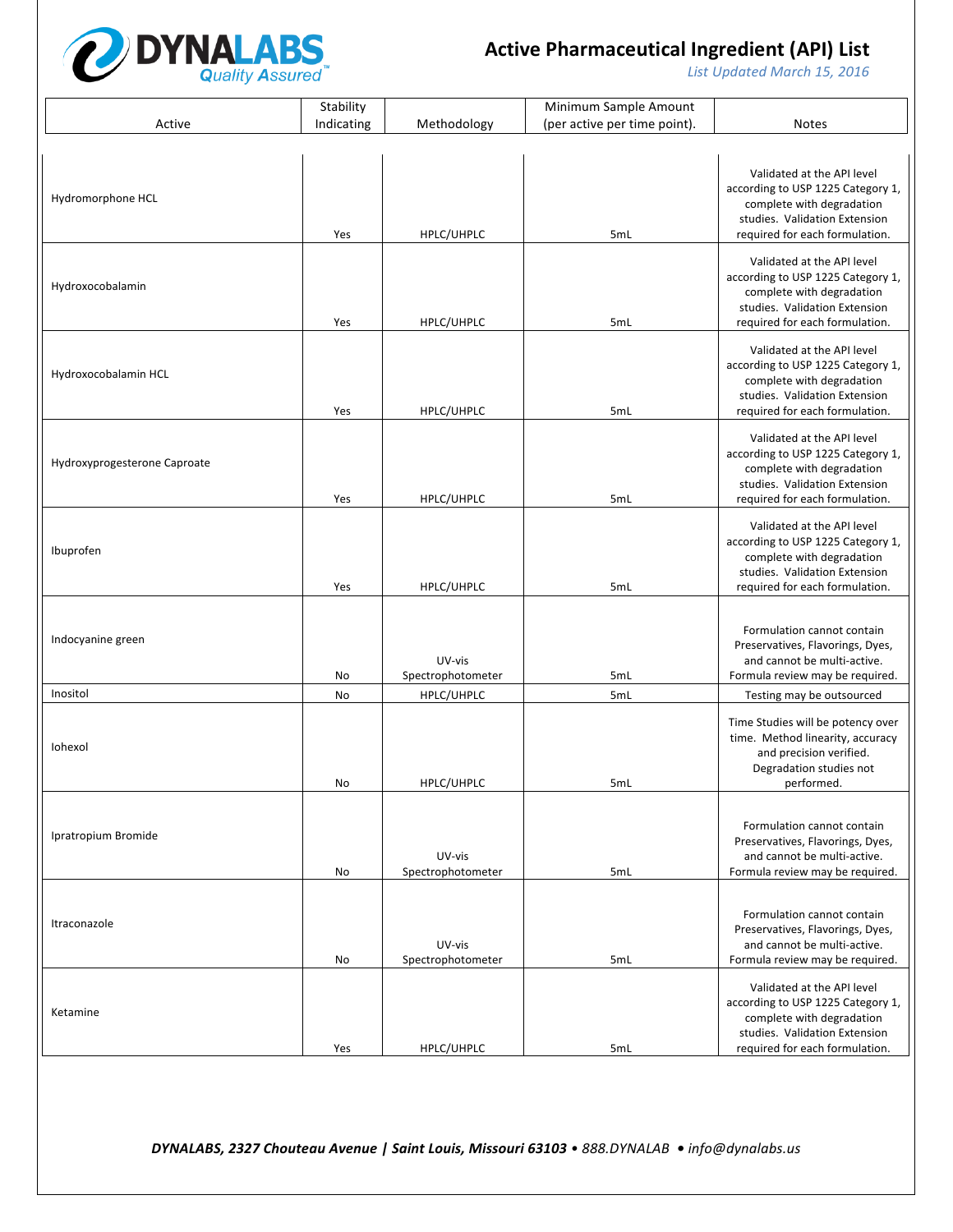

List Updated March 15, 2016

|                        | Stability  |             | Minimum Sample Amount        |                                                                                                                                                                 |
|------------------------|------------|-------------|------------------------------|-----------------------------------------------------------------------------------------------------------------------------------------------------------------|
| Active                 | Indicating | Methodology | (per active per time point). | <b>Notes</b>                                                                                                                                                    |
|                        |            |             |                              |                                                                                                                                                                 |
| Ketamine HCL           | Yes        | HPLC/UHPLC  | 5mL                          | Validated at the API level<br>according to USP 1225 Category 1,<br>complete with degradation<br>studies. Validation Extension<br>required for each formulation. |
| Ketoprofen             | Yes        | HPLC/UHPLC  | 5mL                          | Validated at the API level<br>according to USP 1225 Category 1,<br>complete with degradation<br>studies. Validation Extension<br>required for each formulation. |
| Ketorolac              | Yes        | HPLC/UHPLC  | 5mL                          | Validated at the API level<br>according to USP 1225 Category 1,<br>complete with degradation<br>studies. Validation Extension<br>required for each formulation. |
| Ketorolac Tromethamine | Yes        | HPLC/UHPLC  | 5mL                          | Validated at the API level<br>according to USP 1225 Category 1,<br>complete with degradation<br>studies. Validation Extension<br>required for each formulation. |
| Labetalol HCL          | No         | HPLC/UHPLC  | 5mL                          | Time Studies will be potency over<br>time. Method linearity, accuracy<br>and precision verified.<br>Degradation studies not<br>performed.                       |
| Leuprolide             | Yes        | HPLC/UHPLC  | 5mL                          | Validated at the API level<br>according to USP 1225 Category 1,<br>complete with degradation<br>studies. Validation Extension<br>required for each formulation. |
| Leuprolide Acetate     | Yes        | HPLC/UHPLC  | 5mL                          | Validated at the API level<br>according to USP 1225 Category 1,<br>complete with degradation<br>studies. Validation Extension<br>required for each formulation. |
| Levothyroxine          | Yes        | HPLC/UHPLC  | 5mL                          | Validated at the API level<br>according to USP 1225 Category 1,<br>complete with degradation<br>studies. Validation Extension<br>required for each formulation. |
| Levothyroxine Sodium   | Yes        | HPLC/UHPLC  | 5mL                          | Validated at the API level<br>according to USP 1225 Category 1,<br>complete with degradation<br>studies. Validation Extension<br>required for each formulation. |
| Lidocaine              | Yes        | HPLC/UHPLC  | 5mL                          | Validated at the API level<br>according to USP 1225 Category 1,<br>complete with degradation<br>studies. Validation Extension<br>required for each formulation. |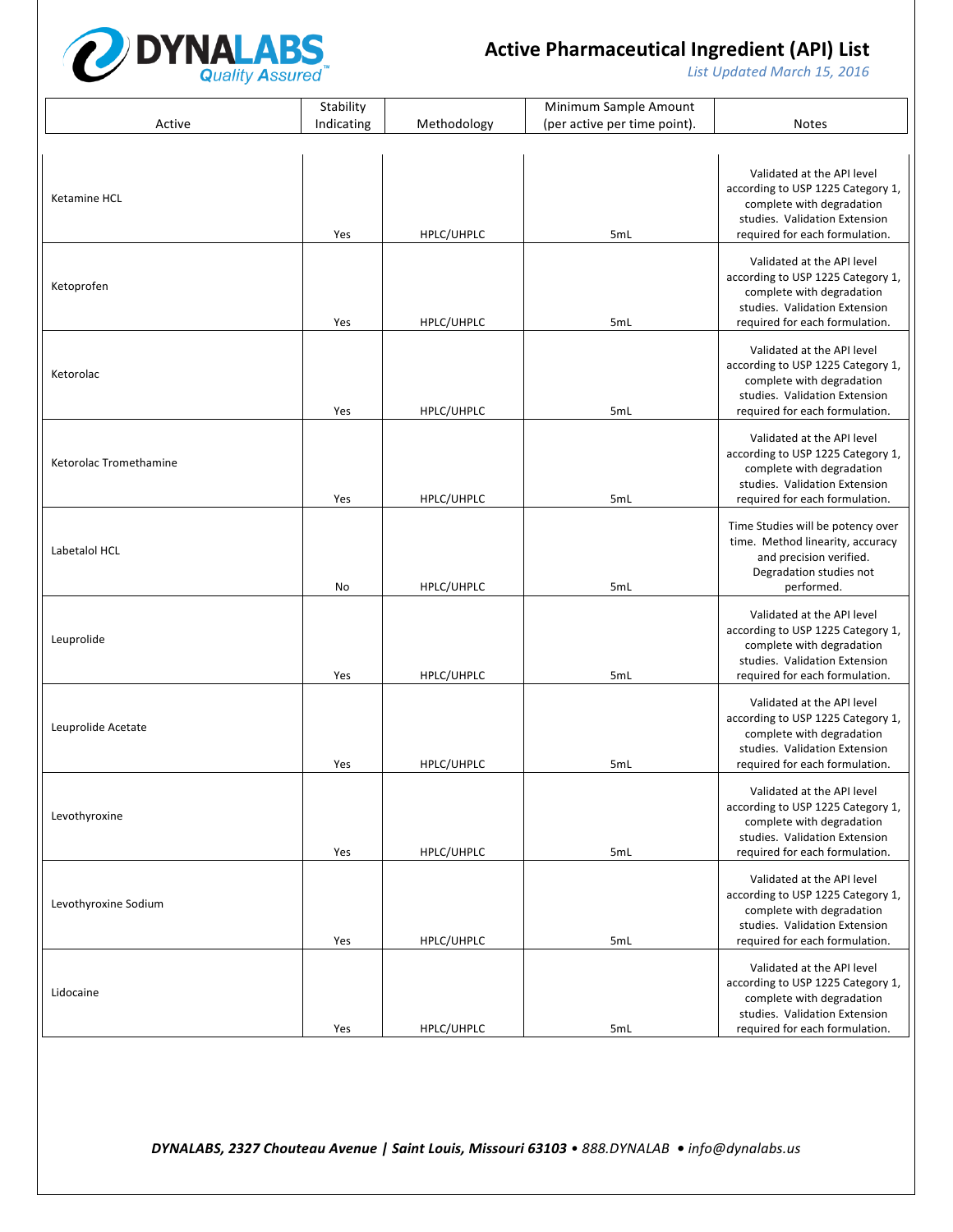

List Updated March 15, 2016

|                                | Stability  |                             | Minimum Sample Amount        |                                                                                                                                                                 |
|--------------------------------|------------|-----------------------------|------------------------------|-----------------------------------------------------------------------------------------------------------------------------------------------------------------|
| Active                         | Indicating | Methodology                 | (per active per time point). | <b>Notes</b>                                                                                                                                                    |
|                                |            |                             |                              |                                                                                                                                                                 |
| Lidocaine HCL                  | Yes        | HPLC/UHPLC                  | 5mL                          | Validated at the API level<br>according to USP 1225 Category 1,<br>complete with degradation<br>studies. Validation Extension<br>required for each formulation. |
| Liothyronine                   | Yes        | HPLC/UHPLC                  | 5mL                          | Validated at the API level<br>according to USP 1225 Category 1,<br>complete with degradation<br>studies. Validation Extension<br>required for each formulation. |
| Liothyronine Sodium            | Yes        | HPLC/UHPLC                  | 5mL                          | Validated at the API level<br>according to USP 1225 Category 1,<br>complete with degradation<br>studies. Validation Extension<br>required for each formulation. |
| Lipoic Acid                    | No         | UV-vis<br>Spectrophotometer | 5mL                          | Formulation cannot contain<br>Preservatives, Flavorings, Dyes,<br>and cannot be multi-active.<br>Formula review may be required.                                |
| Lorazepam                      | Yes        | HPLC/UHPLC                  | 5mL                          | Validated at the API level<br>according to USP 1225 Category 1,<br>complete with degradation<br>studies. Validation Extension<br>required for each formulation. |
| Magnesium Chloride Hexahydrate | No         | IC                          | 5mL                          | Time Studies will be potency over<br>time. Method linearity, accuracy<br>and precision verified.<br>Degradation studies not<br>performed.                       |
| Magnesium Chloride             | No         | IC                          | 5mL                          | Time Studies will be potency over<br>time. Method linearity, accuracy<br>and precision verified.<br>Degradation studies not<br>performed.                       |
| Magnesium Citrate              | No         | IC                          | 5mL                          | Time Studies will be potency over<br>time. Method linearity, accuracy<br>and precision verified.<br>Degradation studies not<br>performed.                       |
| Magnesium Sulfate              | No         | IC                          | 5mL                          | Time Studies will be potency over<br>time. Method linearity, accuracy<br>and precision verified.<br>Degradation studies not<br>performed.                       |
| Medroxyprogesterone Acetate    | No         | UV-vis<br>Spectrophotometer | 5mL                          | Formulation cannot contain<br>Preservatives, Flavorings, Dyes,<br>and cannot be multi-active.<br>Formula review may be required.                                |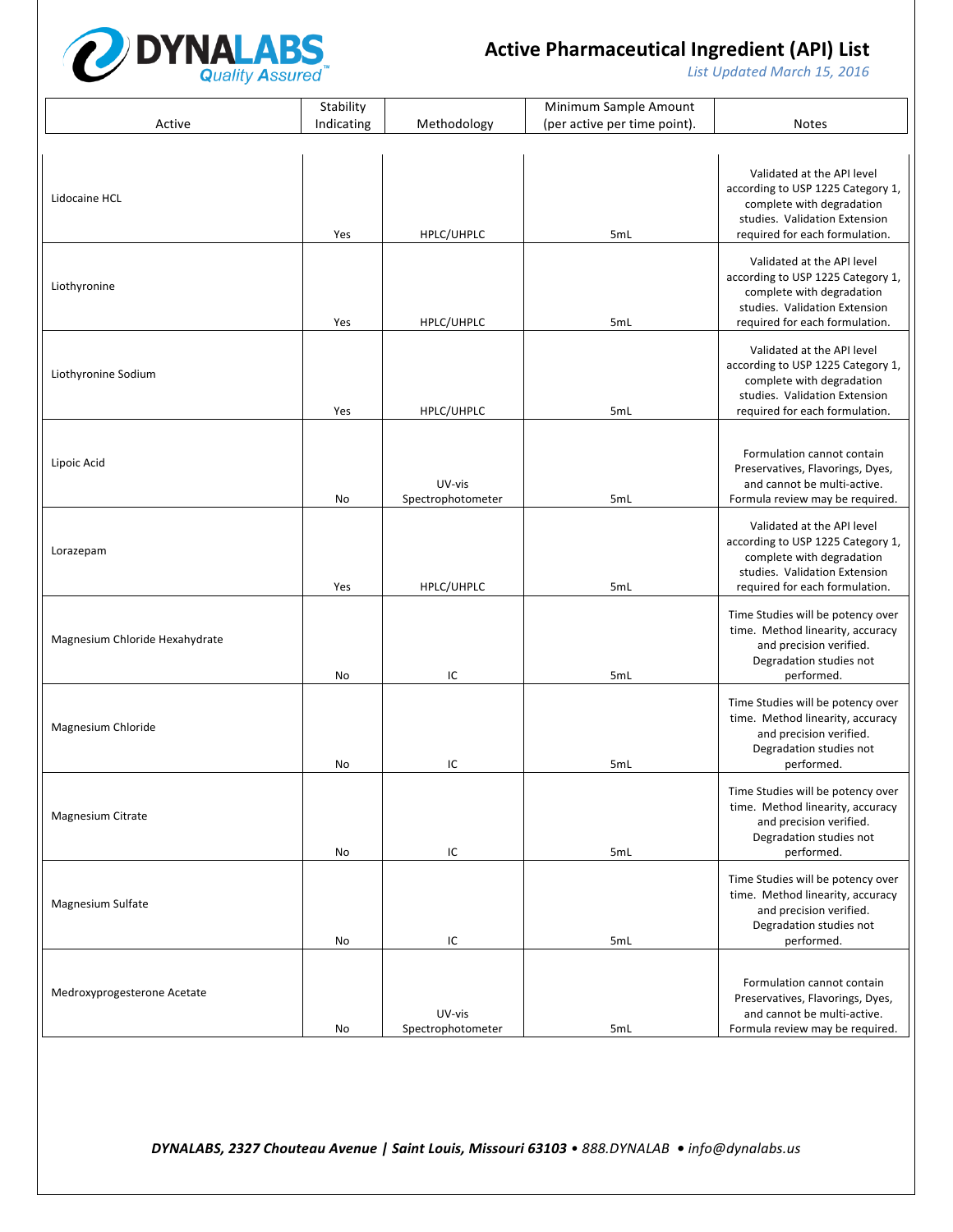

List Updated March 15, 2016

|                     | Stability  |                             | Minimum Sample Amount        |                                                                                                                                                                 |
|---------------------|------------|-----------------------------|------------------------------|-----------------------------------------------------------------------------------------------------------------------------------------------------------------|
| Active              | Indicating | Methodology                 | (per active per time point). | <b>Notes</b>                                                                                                                                                    |
|                     |            |                             |                              |                                                                                                                                                                 |
| Meloxicam           | Yes        | HPLC/UHPLC                  | 5mL                          | Validated at the API level<br>according to USP 1225 Category 1,<br>complete with degradation<br>studies. Validation Extension<br>required for each formulation. |
| Meperidine          | No         | HPLC/UHPLC                  | 5mL                          | Time Studies will be potency over<br>time. Method linearity, accuracy<br>and precision verified.<br>Degradation studies not<br>performed.                       |
| Meperidine HCL      | No         | HPLC/UHPLC                  | 5mL                          | Time Studies will be potency over<br>time. Method linearity, accuracy<br>and precision verified.<br>Degradation studies not<br>performed.                       |
| Mepivacaine HCL     | Yes        | HPLC/UHPLC                  | 5mL                          | Validated at the API level<br>according to USP 1225 Category 1,<br>complete with degradation<br>studies. Validation Extension<br>required for each formulation. |
| Methadone HCL       | Yes        | HPLC/UHPLC                  | 5mL                          | Validated at the API level<br>according to USP 1225 Category 1,<br>complete with degradation<br>studies. Validation Extension<br>required for each formulation. |
| Methimazole         | No         | HPLC/UHPLC                  | 5mL                          | Time Studies will be potency over<br>time. Method linearity, accuracy<br>and precision verified.<br>Degradation studies not<br>performed.                       |
| Methohexital        | Yes        | HPLC/UHPLC                  | 5mL                          | Validated at the API level<br>according to USP 1225 Category 1,<br>complete with degradation<br>studies. Validation Extension<br>required for each formulation. |
| Methohexital Sodium | Yes        | HPLC/UHPLC                  | 5mL                          | Validated at the API level<br>according to USP 1225 Category 1,<br>complete with degradation<br>studies. Validation Extension<br>required for each formulation. |
| Methylcoabalamin    | No         | UV-vis<br>Spectrophotometer | 5mL                          | Formulation cannot contain<br>Preservatives, Flavorings, Dyes,<br>and cannot be multi-active.<br>Formula review may be required.                                |
| Methylphenidate     | No         | HPLC/UHPLC                  | 5mL                          | Time Studies will be potency over<br>time. Method linearity, accuracy<br>and precision verified.<br>Degradation studies not<br>performed.                       |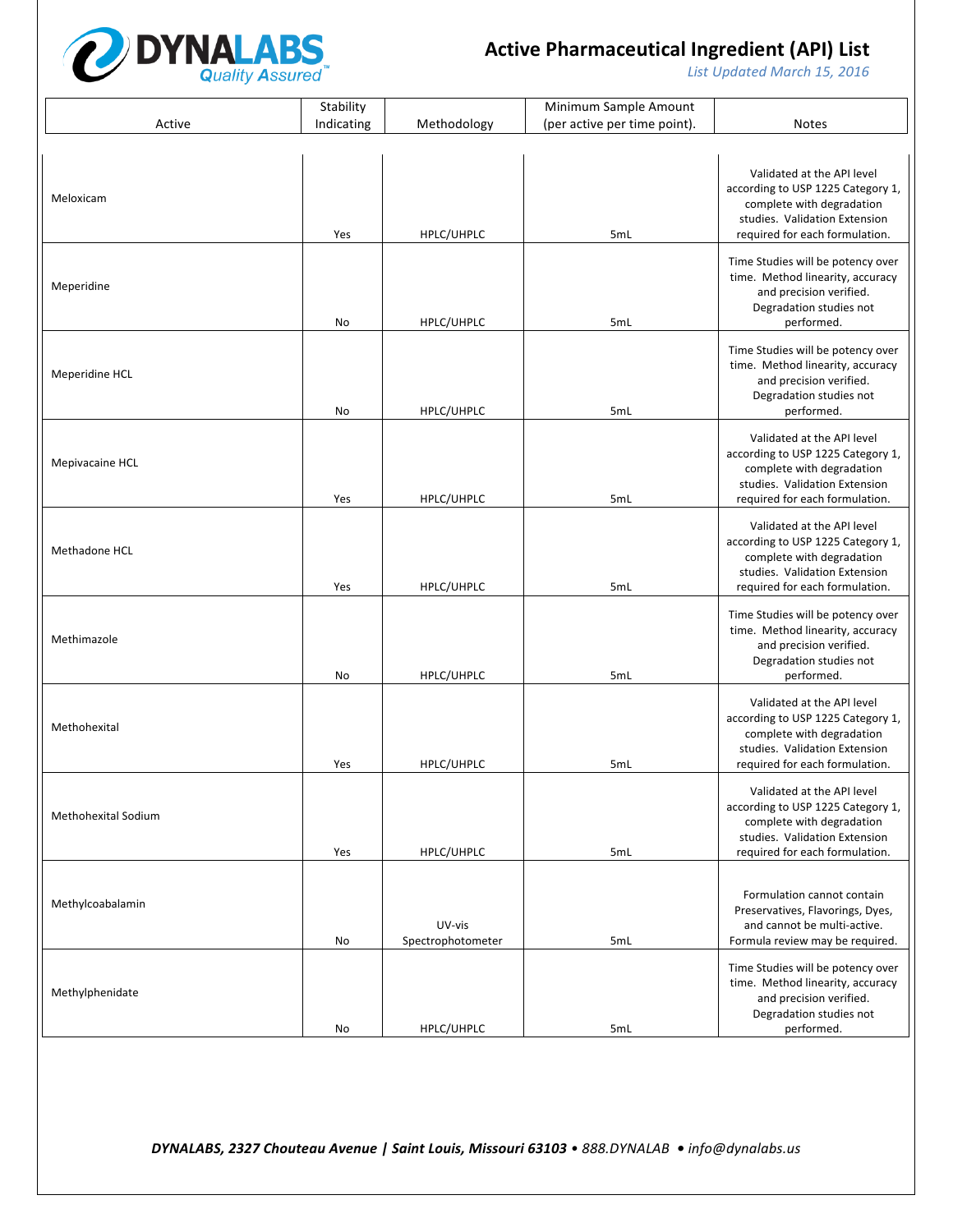

List Updated March 15, 2016

|                                     | Stability  |             | Minimum Sample Amount        |                                                                                                                                                                 |
|-------------------------------------|------------|-------------|------------------------------|-----------------------------------------------------------------------------------------------------------------------------------------------------------------|
| Active                              | Indicating | Methodology | (per active per time point). | <b>Notes</b>                                                                                                                                                    |
|                                     |            |             |                              |                                                                                                                                                                 |
| Methylprednisolone                  | Yes        | HPLC/UHPLC  | 5mL                          | Validated at the API level<br>according to USP 1225 Category 1,<br>complete with degradation<br>studies. Validation Extension<br>required for each formulation. |
| Methylprednisolone Acetate          | No         | HPLC/UHPLC  | 5mL                          | Time Studies will be potency over<br>time. Method linearity, accuracy<br>and precision verified.<br>Degradation studies not<br>performed.                       |
| Methylprednisolone Sodium Succinate | Yes        | HPLC/UHPLC  | 5mL                          | Validated at the API level<br>according to USP 1225 Category 1,<br>complete with degradation<br>studies. Validation Extension<br>required for each formulation. |
| Metoclopramide                      | Yes        | HPLC/UHPLC  | 5mL                          | Validated at the API level<br>according to USP 1225 Category 1,<br>complete with degradation<br>studies. Validation Extension<br>required for each formulation. |
| Metoclopramide HCL                  | Yes        | HPLC/UHPLC  | 5mL                          | Validated at the API level<br>according to USP 1225 Category 1,<br>complete with degradation<br>studies. Validation Extension<br>required for each formulation. |
| Metoprolol                          | Yes        | HPLC/UHPLC  | 5mL                          | Validated at the API level<br>according to USP 1225 Category 1,<br>complete with degradation<br>studies. Validation Extension<br>required for each formulation. |
| Metoprolol Succinate                | Yes        | HPLC/UHPLC  | 5mL                          | Validated at the API level<br>according to USP 1225 Category 1,<br>complete with degradation<br>studies. Validation Extension<br>required for each formulation. |
| <b>Metoprolol Tartrate</b>          | Yes        | HPLC/UHPLC  | 5mL                          | Validated at the API level<br>according to USP 1225 Category 1,<br>complete with degradation<br>studies. Validation Extension<br>required for each formulation. |
| Metronidazole Base                  | Yes        | HPLC/UHPLC  | 5mL                          | Validated at the API level<br>according to USP 1225 Category 1,<br>complete with degradation<br>studies. Validation Extension<br>required for each formulation. |
| Midazolam                           | Yes        | HPLC/UHPLC  | 5mL                          | Validated at the API level<br>according to USP 1225 Category 1,<br>complete with degradation<br>studies. Validation Extension<br>required for each formulation. |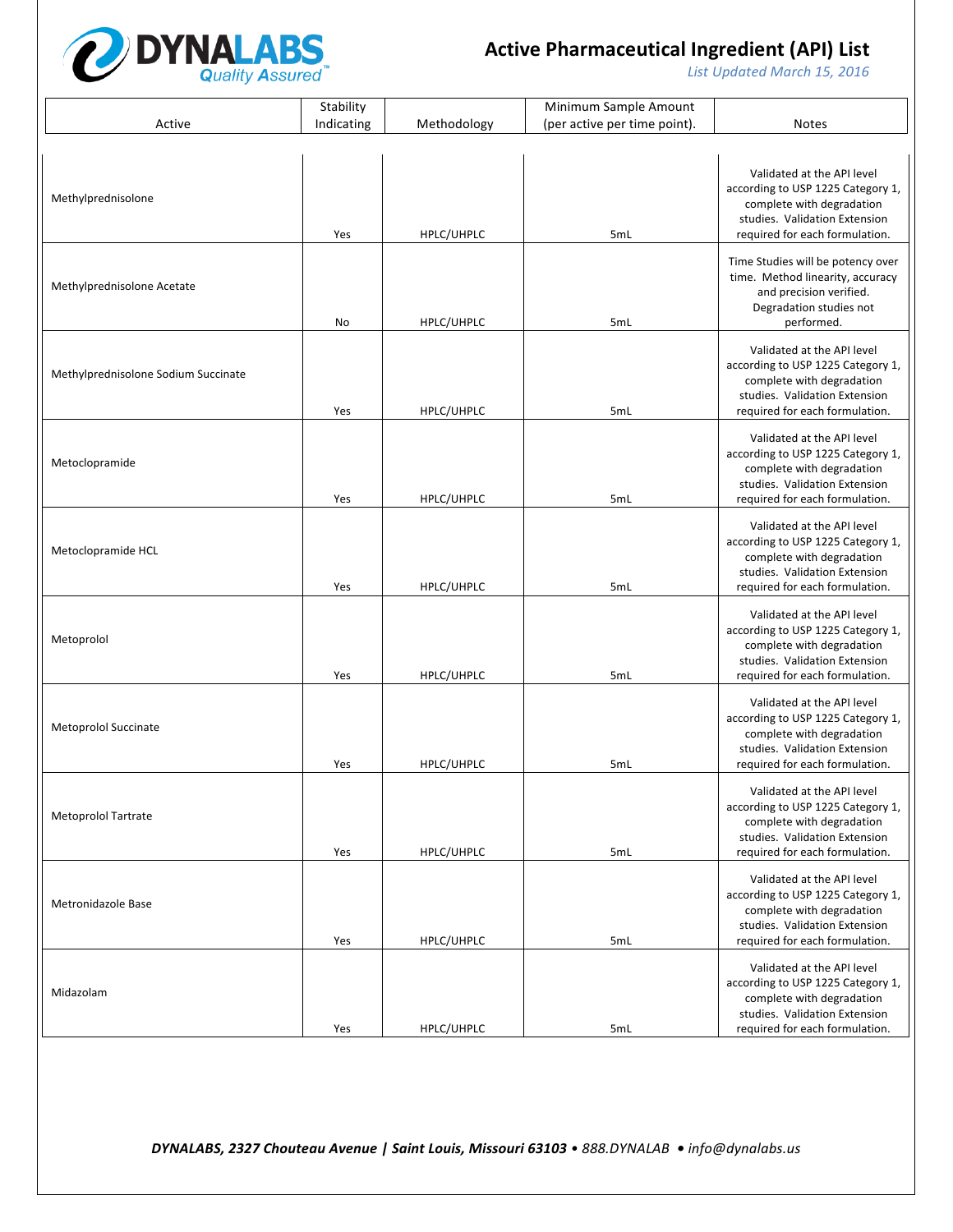

List Updated March 15, 2016

|                    | Stability  |             | Minimum Sample Amount        |                                                                                                                                                                 |
|--------------------|------------|-------------|------------------------------|-----------------------------------------------------------------------------------------------------------------------------------------------------------------|
| Active             | Indicating | Methodology | (per active per time point). | <b>Notes</b>                                                                                                                                                    |
|                    |            |             |                              |                                                                                                                                                                 |
| Midazolam HCL      | Yes        | HPLC/UHPLC  | 5mL                          | Validated at the API level<br>according to USP 1225 Category 1,<br>complete with degradation<br>studies. Validation Extension<br>required for each formulation. |
| Milrinone          | No         | HPLC/UHPLC  | 5mL                          | Time Studies will be potency over<br>time. Method linearity, accuracy<br>and precision verified.<br>Degradation studies not<br>performed.                       |
| Minoxidil          | No         | HPLC/UHPLC  | 5mL                          | Time Studies will be potency over<br>time. Method linearity, accuracy<br>and precision verified.<br>Degradation studies not<br>performed.                       |
| Mitomycin          | Yes        | HPLC/UHPLC  | 5mL                          | Validated at the API level<br>according to USP 1225 Category 1,<br>complete with degradation<br>studies. Validation Extension<br>required for each formulation. |
| Mometasone Furoate | Yes        | HPLC/UHPLC  | 5mL                          | Validated at the API level<br>according to USP 1225 Category 1,<br>complete with degradation<br>studies. Validation Extension<br>required for each formulation. |
| Morphine Sulfate   | Yes        | HPLC/UHPLC  | 5mL                          | Validated at the API level<br>according to USP 1225 Category 1,<br>complete with degradation<br>studies. Validation Extension<br>required for each formulation. |
| Moxifloxacin       | Yes        | HPLC/UHPLC  | 5mL                          | Validated at the API level<br>according to USP 1225 Category 1,<br>complete with degradation<br>studies. Validation Extension<br>required for each formulation. |
| Moxifloxacin HCL   | Yes        | HPLC/UHPLC  | 5mL                          | Validated at the API level<br>according to USP 1225 Category 1,<br>complete with degradation<br>studies. Validation Extension<br>required for each formulation. |
| N-Acetylcysteine   | Yes        | HPLC/UHPLC  | 5mL                          | Validated at the API level<br>according to USP 1225 Category 1,<br>complete with degradation<br>studies. Validation Extension<br>required for each formulation. |
| Nafcillin          | No         | HPLC/UHPLC  | 5mL                          | Time Studies will be potency over<br>time. Method linearity, accuracy<br>and precision verified.<br>Degradation studies not<br>performed.                       |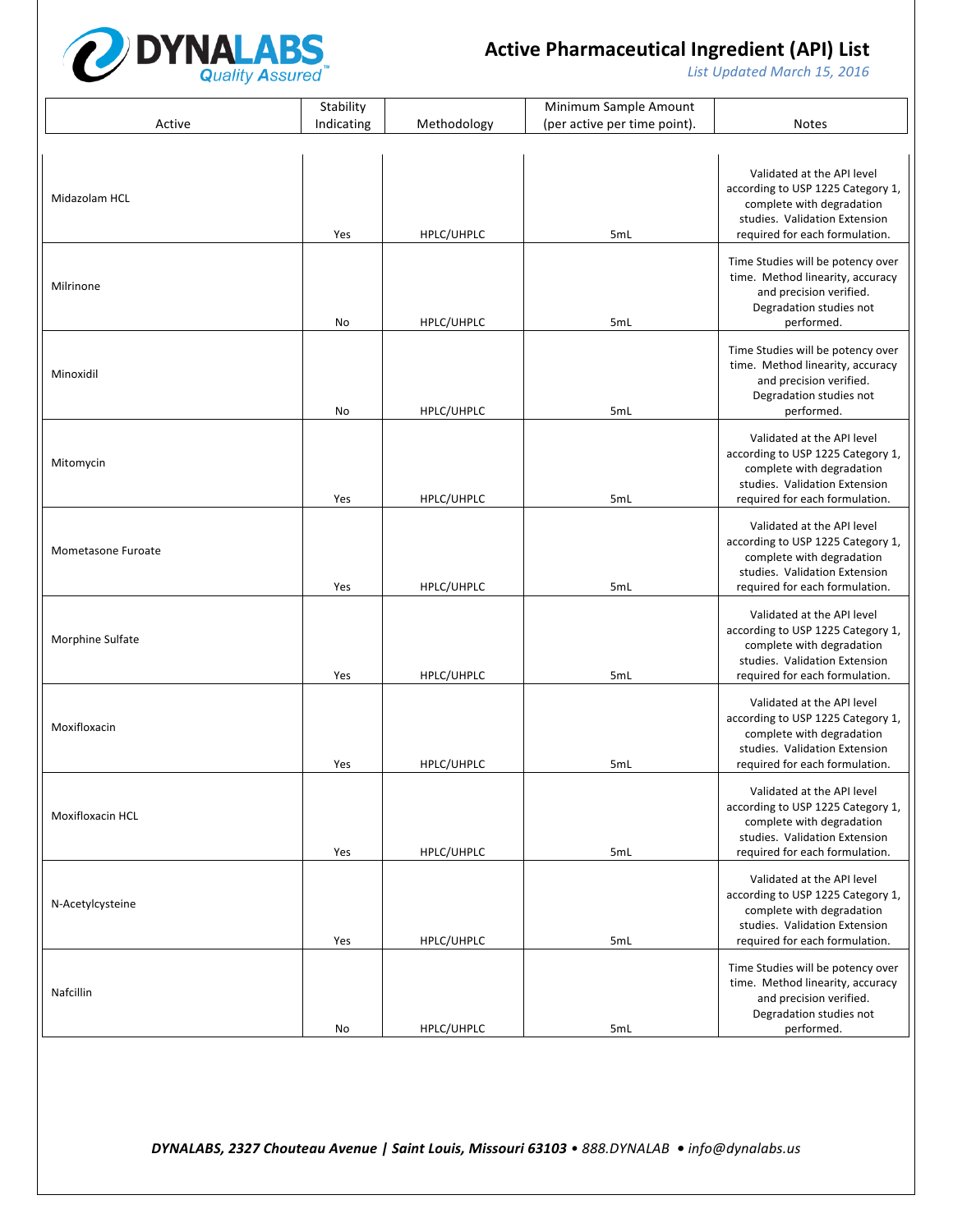

List Updated March 15, 2016

|                           | Stability  |             | Minimum Sample Amount        |                                                                       |
|---------------------------|------------|-------------|------------------------------|-----------------------------------------------------------------------|
| Active                    | Indicating | Methodology | (per active per time point). | <b>Notes</b>                                                          |
|                           |            |             |                              |                                                                       |
| Nalbuphine                |            |             |                              | Validated at the API level<br>according to USP 1225 Category 1,       |
|                           |            |             |                              | complete with degradation<br>studies. Validation Extension            |
|                           | Yes        | HPLC/UHPLC  | 5mL                          | required for each formulation.                                        |
|                           |            |             |                              | Validated at the API level<br>according to USP 1225 Category 1,       |
| Nalbuphine HCL            |            |             |                              | complete with degradation                                             |
|                           | Yes        | HPLC/UHPLC  | 5mL                          | studies. Validation Extension<br>required for each formulation.       |
|                           |            |             |                              | Validated at the API level                                            |
| Naltrexone                |            |             |                              | according to USP 1225 Category 1,<br>complete with degradation        |
|                           | Yes        | HPLC/UHPLC  | 5mL                          | studies. Validation Extension<br>required for each formulation.       |
|                           |            |             |                              | Validated at the API level                                            |
| Naltrexone HCL            |            |             |                              | according to USP 1225 Category 1,                                     |
|                           |            |             |                              | complete with degradation<br>studies. Validation Extension            |
|                           | Yes        | HPLC/UHPLC  | 5mL                          | required for each formulation.                                        |
|                           |            |             |                              | Time Studies will be potency over<br>time. Method linearity, accuracy |
| Nandrolone Decanoate      |            |             |                              | and precision verified.                                               |
|                           | No         | HPLC/UHPLC  | 5mL                          | Degradation studies not<br>performed.                                 |
|                           |            |             |                              | Validated at the API level                                            |
| Neostigmine               |            |             |                              | according to USP 1225 Category 1,<br>complete with degradation        |
|                           | Yes        | HPLC/UHPLC  | 5mL                          | studies. Validation Extension<br>required for each formulation.       |
|                           |            |             |                              | Validated at the API level                                            |
| Neostigmine Methylsulfate |            |             |                              | according to USP 1225 Category 1,                                     |
|                           |            |             |                              | complete with degradation<br>studies. Validation Extension            |
|                           | Yes        | HPLC/UHPLC  | 5mL                          | required for each formulation.                                        |
|                           |            |             |                              | Validated at the API level<br>according to USP 1225 Category 1,       |
| Nicardipine               |            |             |                              | complete with degradation<br>studies. Validation Extension            |
|                           | Yes        | HPLC/UHPLC  | 5mL                          | required for each formulation.                                        |
|                           |            |             |                              | Validated at the API level                                            |
| Nicardipine HCL           |            |             |                              | according to USP 1225 Category 1,<br>complete with degradation        |
|                           | Yes        | HPLC/UHPLC  | 5mL                          | studies. Validation Extension<br>required for each formulation.       |
|                           |            |             |                              | Validated at the API level                                            |
| Nifedipine                |            |             |                              | according to USP 1225 Category 1,<br>complete with degradation        |
|                           |            |             |                              | studies. Validation Extension                                         |
|                           | Yes        | HPLC/UHPLC  | 5mL                          | required for each formulation.                                        |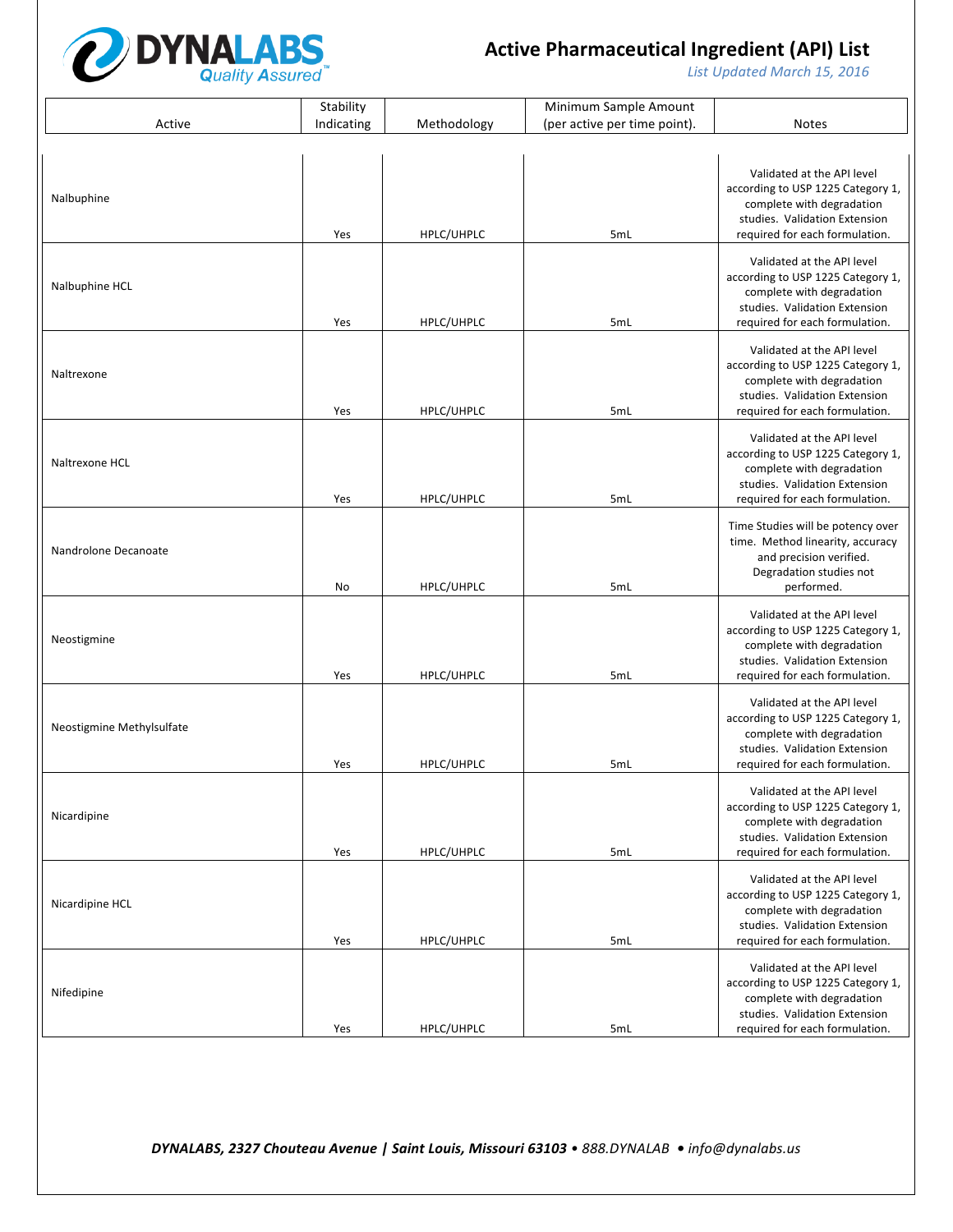

List Updated March 15, 2016

|                           | Stability  |             | Minimum Sample Amount        |                                                                                                                                                                 |
|---------------------------|------------|-------------|------------------------------|-----------------------------------------------------------------------------------------------------------------------------------------------------------------|
| Active                    | Indicating | Methodology | (per active per time point). | <b>Notes</b>                                                                                                                                                    |
|                           |            |             |                              |                                                                                                                                                                 |
| Nitroglycerin             | No         | HPLC/UHPLC  | 5mL                          | Time Studies will be potency over<br>time. Method linearity, accuracy<br>and precision verified.<br>Degradation studies not<br>performed.                       |
| Norepinephrine            | Yes        | HPLC/UHPLC  | 5mL                          | Validated at the API level<br>according to USP 1225 Category 1,<br>complete with degradation<br>studies. Validation Extension<br>required for each formulation. |
| Norepinephrine Bitartrate | Yes        | HPLC/UHPLC  | 5mL                          | Validated at the API level<br>according to USP 1225 Category 1,<br>complete with degradation<br>studies. Validation Extension<br>required for each formulation. |
| Norepinephrine HCL        | Yes        | HPLC/UHPLC  | 5mL                          | Validated at the API level<br>according to USP 1225 Category 1,<br>complete with degradation<br>studies. Validation Extension<br>required for each formulation. |
| Omeprazole                | No         | HPLC/UHPLC  | 5mL                          | Time Studies will be potency over<br>time. Method linearity, accuracy<br>and precision verified.<br>Degradation studies not<br>performed.                       |
| Omeprazole Sodium         | No         | HPLC/UHPLC  | 5mL                          | Time Studies will be potency over<br>time. Method linearity, accuracy<br>and precision verified.<br>Degradation studies not<br>performed.                       |
| Ondansetron               | Yes        | HPLC/UHPLC  | 5mL                          | Validated at the API level<br>according to USP 1225 Category 1,<br>complete with degradation<br>studies. Validation Extension<br>required for each formulation. |
| <b>Ondansetron HCL</b>    | Yes        | HPLC/UHPLC  | 5mL                          | Validated at the API level<br>according to USP 1225 Category 1,<br>complete with degradation<br>studies. Validation Extension<br>required for each formulation. |
| Orphenadrine Citrate      | No         | HPLC/UHPLC  | 5mL                          | Time Studies will be potency over<br>time. Method linearity, accuracy<br>and precision verified.<br>Degradation studies not<br>performed.                       |
| Oxytocin                  | Yes        | Mass Spec   | 5mL                          | Formulation cannot contain<br>Preservatives, Flavorings, Dyes,<br>and cannot be multi-active.<br>Formula review may be required.                                |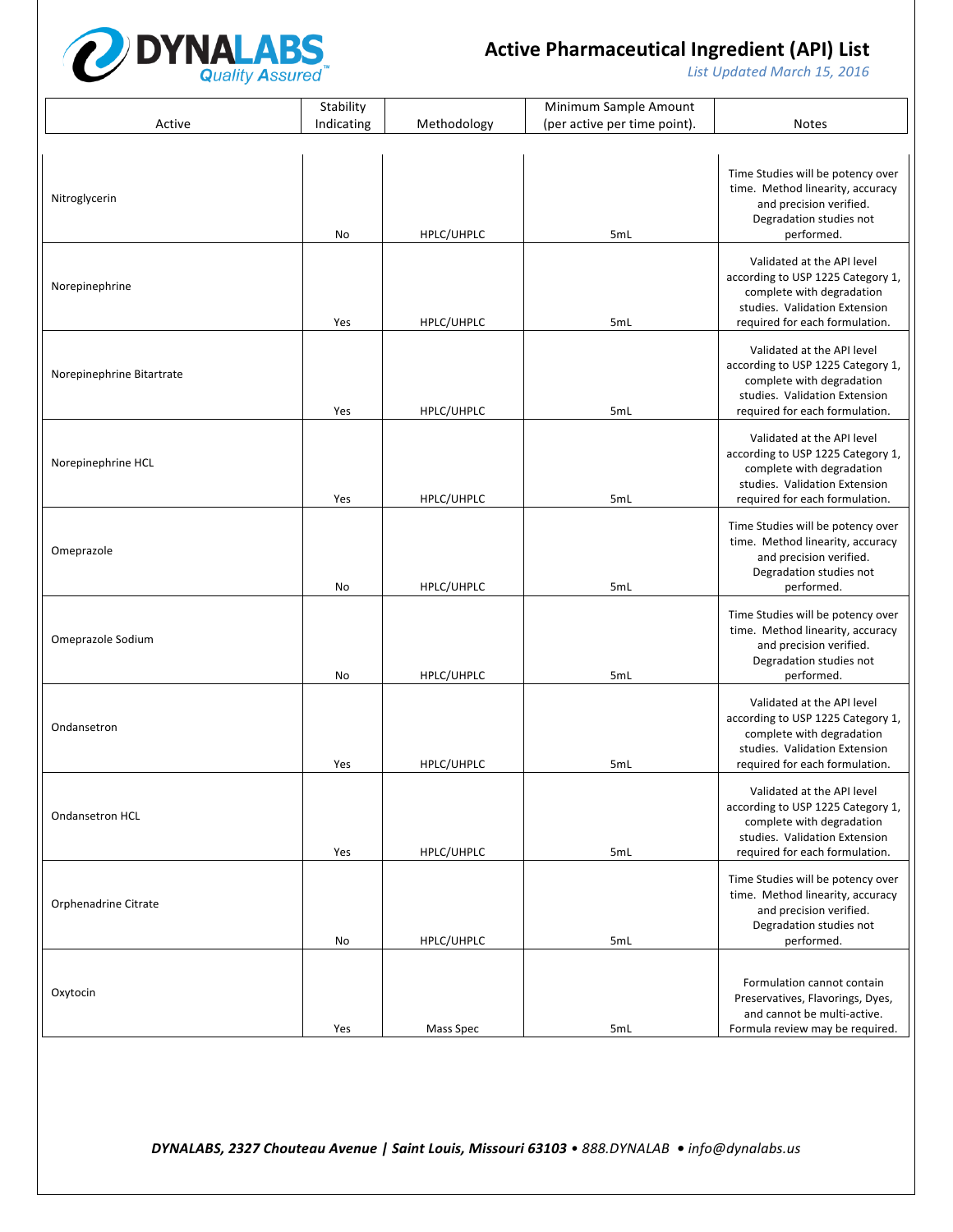

List Updated March 15, 2016

|                         | Stability  |                             | Minimum Sample Amount        |                                                                                                                                                                 |
|-------------------------|------------|-----------------------------|------------------------------|-----------------------------------------------------------------------------------------------------------------------------------------------------------------|
| Active                  | Indicating | Methodology                 | (per active per time point). | <b>Notes</b>                                                                                                                                                    |
|                         |            |                             |                              |                                                                                                                                                                 |
| Pantoprazole            | No         | HPLC/UHPLC                  | 5mL                          | Time Studies will be potency over<br>time. Method linearity, accuracy<br>and precision verified.<br>Degradation studies not<br>performed.                       |
| Pantoprazole Sodium     | No         | HPLC/UHPLC                  | 5mL                          | Time Studies will be potency over<br>time. Method linearity, accuracy<br>and precision verified.<br>Degradation studies not<br>performed.                       |
| Papaverine              | Yes        | HPLC/UHPLC                  | 5mL                          | Validated at the API level<br>according to USP 1225 Category 1,<br>complete with degradation<br>studies. Validation Extension<br>required for each formulation. |
| Papaverine HCL          | Yes        | HPLC/UHPLC                  | 5mL                          | Validated at the API level<br>according to USP 1225 Category 1,<br>complete with degradation<br>studies. Validation Extension<br>required for each formulation. |
| Pemoline                | No         | UV-vis<br>Spectrophotometer | 5mL                          | Formulation cannot contain<br>Preservatives, Flavorings, Dyes,<br>and cannot be multi-active.<br>Formula review may be required.                                |
| Pentobarbital           | No         | HPLC/UHPLC                  | 5mL                          | Time Studies will be potency over<br>time. Method linearity, accuracy<br>and precision verified.<br>Degradation studies not<br>performed.                       |
| Pentobarbital Sodium    | No         | HPLC/UHPLC                  | 5mL                          | Time Studies will be potency over<br>time. Method linearity, accuracy<br>and precision verified.<br>Degradation studies not<br>performed.                       |
| Pentoxifylline          | Yes        | HPLC/UHPLC                  | 5mL                          | Validated at the API level<br>according to USP 1225 Category 1,<br>complete with degradation<br>studies. Validation Extension<br>required for each formulation. |
| PGE-1 (see Alprostadil) | Yes        | HPLC/UHPLC                  | 5mL                          | Validated at the API level<br>according to USP 1225 Category 1,<br>complete with degradation<br>studies. Validation Extension<br>required for each formulation. |
| Phenobarbital           | Yes        | HPLC/UHPLC                  | 5mL                          | Validated at the API level<br>according to USP 1225 Category 1,<br>complete with degradation<br>studies. Validation Extension<br>required for each formulation. |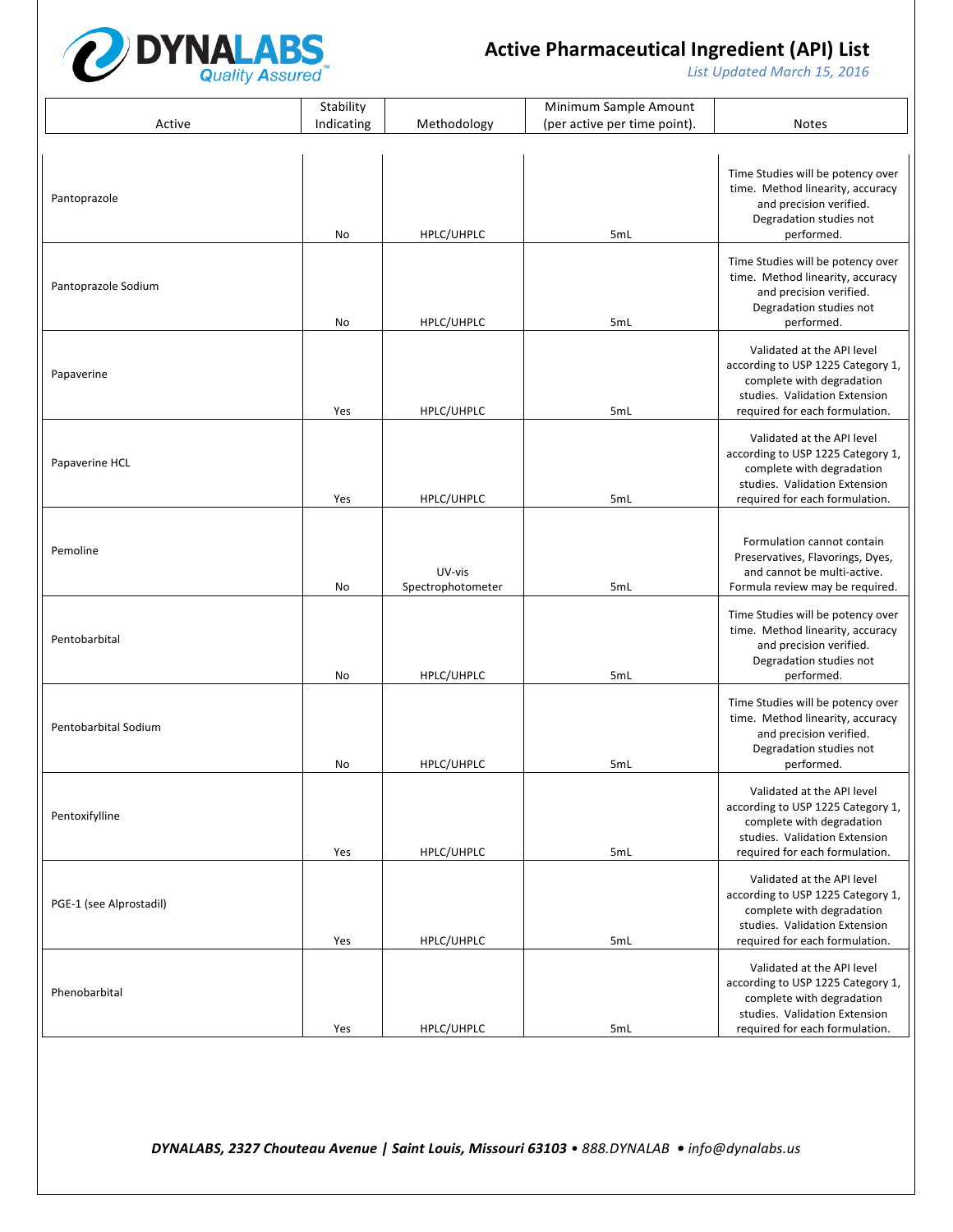

List Updated March 15, 2016

|                               | Stability  |             | Minimum Sample Amount        |                                                                                                                                                                 |
|-------------------------------|------------|-------------|------------------------------|-----------------------------------------------------------------------------------------------------------------------------------------------------------------|
| Active                        | Indicating | Methodology | (per active per time point). | <b>Notes</b>                                                                                                                                                    |
|                               |            |             |                              |                                                                                                                                                                 |
| <b>Phenobarbital Sodium</b>   | Yes        | HPLC/UHPLC  | 5mL                          | Validated at the API level<br>according to USP 1225 Category 1,<br>complete with degradation<br>studies. Validation Extension<br>required for each formulation. |
| Phenol                        | Yes        | HPLC/UHPLC  | 5mL                          | Validated at the API level<br>according to USP 1225 Category 1,<br>complete with degradation<br>studies. Validation Extension<br>required for each formulation. |
| Phentolamine                  | Yes        | HPLC/UHPLC  | 5mL                          | Validated at the API level<br>according to USP 1225 Category 1,<br>complete with degradation<br>studies. Validation Extension<br>required for each formulation. |
| <b>Phentolamine Mesylate</b>  | Yes        | HPLC/UHPLC  | 5mL                          | Validated at the API level<br>according to USP 1225 Category 1,<br>complete with degradation<br>studies. Validation Extension<br>required for each formulation. |
| Phenylephrine                 | Yes        | HPLC/UHPLC  | 5mL                          | Validated at the API level<br>according to USP 1225 Category 1,<br>complete with degradation<br>studies. Validation Extension<br>required for each formulation. |
| Phenylephrine HCL             | Yes        | HPLC/UHPLC  | 5mL                          | Validated at the API level<br>according to USP 1225 Category 1,<br>complete with degradation<br>studies. Validation Extension<br>required for each formulation. |
| Phenylephrine Tannate         | Yes        | HPLC/UHPLC  | 5mL                          | Validated at the API level<br>according to USP 1225 Category 1,<br>complete with degradation<br>studies. Validation Extension<br>required for each formulation. |
| <b>Phenylephrine Tartrate</b> | Yes        | HPLC/UHPLC  | 5mL                          | Validated at the API level<br>according to USP 1225 Category 1,<br>complete with degradation<br>studies. Validation Extension<br>required for each formulation. |
| Piperacillin                  | Yes        | HPLC/UHPLC  | 5mL                          | Validated at the API level<br>according to USP 1225 Category 1,<br>complete with degradation<br>studies. Validation Extension<br>required for each formulation. |
| Piperacillin Sodium           | Yes        | HPLC/UHPLC  | 5mL                          | Validated at the API level<br>according to USP 1225 Category 1,<br>complete with degradation<br>studies. Validation Extension<br>required for each formulation. |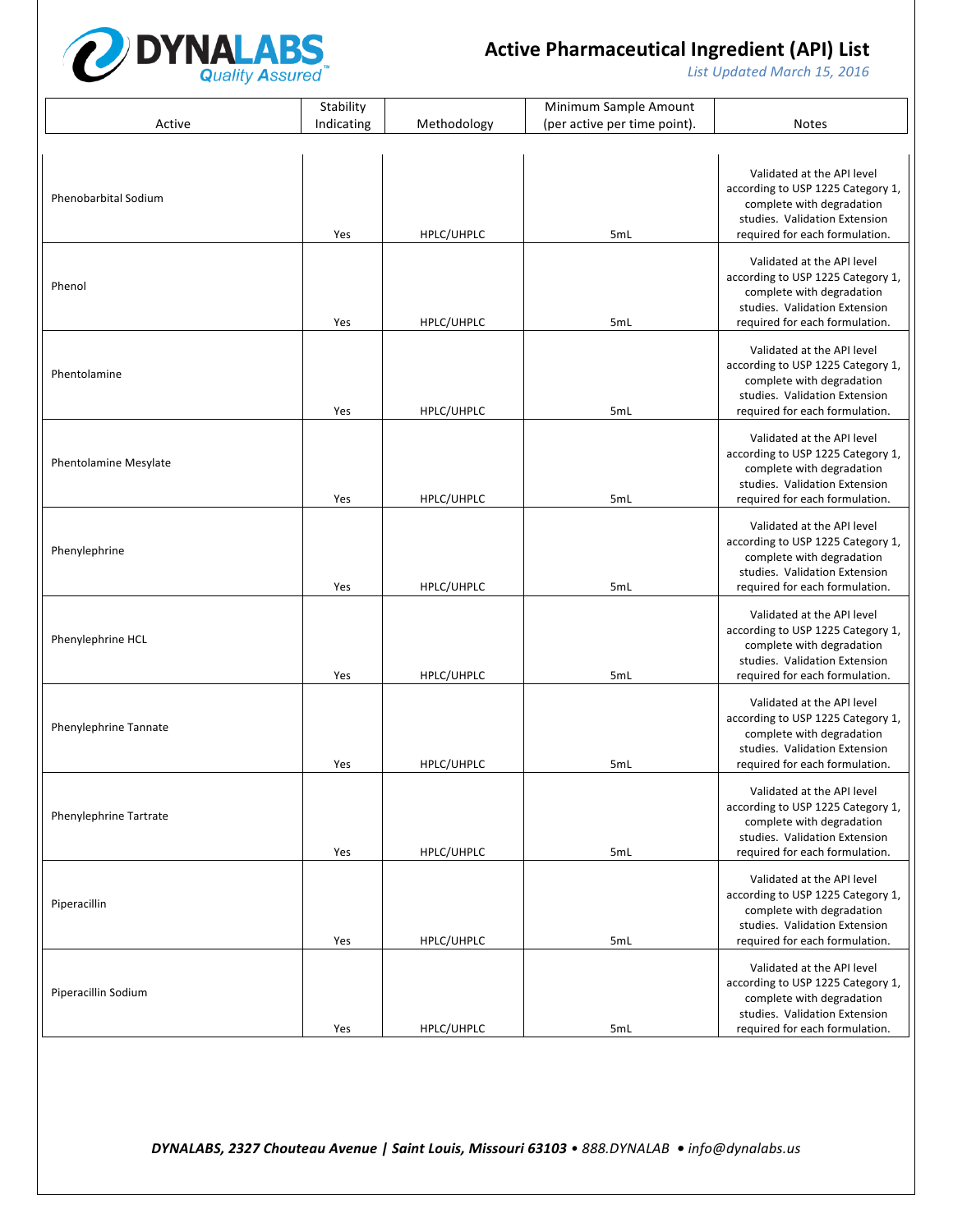

List Updated March 15, 2016

|                               | Stability  |             | Minimum Sample Amount                                                               |                                                                                                                                                                 |
|-------------------------------|------------|-------------|-------------------------------------------------------------------------------------|-----------------------------------------------------------------------------------------------------------------------------------------------------------------|
| Active                        | Indicating | Methodology | (per active per time point).                                                        | <b>Notes</b>                                                                                                                                                    |
|                               |            |             |                                                                                     |                                                                                                                                                                 |
| Piroxicam                     | Yes        | HPLC/UHPLC  | 5mL                                                                                 | Validated at the API level<br>according to USP 1225 Category 1,<br>complete with degradation<br>studies. Validation Extension<br>required for each formulation. |
|                               |            |             |                                                                                     |                                                                                                                                                                 |
| Potassium Bromide             | No         | IC          | 5mL                                                                                 | Time Studies will be potency over<br>time. Method linearity, accuracy<br>and precision verified.<br>Degradation studies not<br>performed.                       |
| Potassium Chloride            | No         | IC          | 5mL                                                                                 | Time Studies will be potency over<br>time. Method linearity, accuracy<br>and precision verified.<br>Degradation studies not<br>performed.                       |
| <b>Potassium Citrate</b>      | No         | IC          | 5mL                                                                                 | Time Studies will be potency over<br>time. Method linearity, accuracy<br>and precision verified.<br>Degradation studies not<br>performed.                       |
|                               |            |             |                                                                                     |                                                                                                                                                                 |
| Povidone-Iodine (Betadine)    | No         | Titration   | For titrations, call DYNALABS<br>(volume requirement is<br>concentration dependent) | Multi-actives and excipients may<br>deem sample untestable Formula<br>review may be required.                                                                   |
| Prednisolone                  | Yes        | HPLC/UHPLC  | 5mL                                                                                 | Validated at the API level<br>according to USP 1225 Category 1,<br>complete with degradation<br>studies. Validation Extension<br>required for each formulation. |
| Prednisolone Acetate          | No         | HPLC/UHPLC  | 5mL                                                                                 | Time Studies will be potency over<br>time. Method linearity, accuracy<br>and precision verified.<br>Degradation studies not<br>performed.                       |
| Prednisolone Sodium Phosphate | No         | HPLC/UHPLC  | 5mL                                                                                 | Time Studies will be potency over<br>time. Method linearity, accuracy<br>and precision verified.<br>Degradation studies not<br>performed.                       |
| Prednisone                    | No         | HPLC/UHPLC  | 5mL                                                                                 | Time Studies will be potency over<br>time. Method linearity, accuracy<br>and precision verified.<br>Degradation studies not<br>performed.                       |
| Pregnenolone                  | Yes        | HPLC/UHPLC  | 5mL                                                                                 | Validated at the API level<br>according to USP 1225 Category 1,<br>complete with degradation<br>studies. Validation Extension<br>required for each formulation. |
| Prilocaine HCL                | Yes        | HPLC/UHPLC  | 5mL                                                                                 | Validated at the API level<br>according to USP 1225 Category 1,<br>complete with degradation<br>studies. Validation Extension<br>required for each formulation. |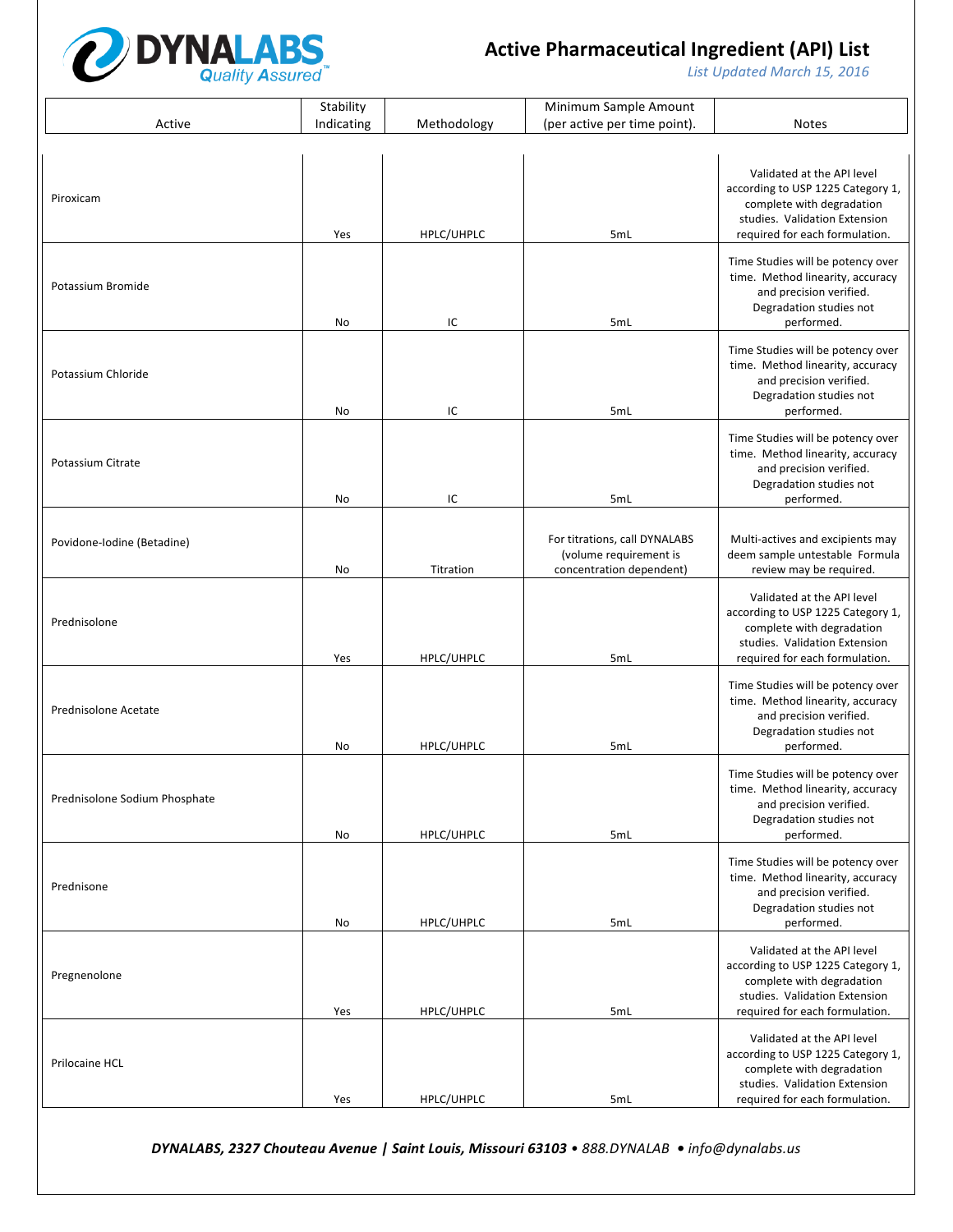

List Updated March 15, 2016

|                                 | Stability  |             | Minimum Sample Amount        |                                                                                                                                                                 |
|---------------------------------|------------|-------------|------------------------------|-----------------------------------------------------------------------------------------------------------------------------------------------------------------|
| Active                          | Indicating | Methodology | (per active per time point). | Notes                                                                                                                                                           |
|                                 |            |             |                              |                                                                                                                                                                 |
| Procaine                        | Yes        | HPLC/UHPLC  | 5mL                          | Validated at the API level<br>according to USP 1225 Category 1,<br>complete with degradation<br>studies. Validation Extension<br>required for each formulation. |
| Procaine HCL                    | Yes        | HPLC/UHPLC  | 5mL                          | Validated at the API level<br>according to USP 1225 Category 1,<br>complete with degradation<br>studies. Validation Extension<br>required for each formulation. |
| Progesterone                    | Yes        | HPLC/UHPLC  | 5mL                          | Validated at the API level<br>according to USP 1225 Category 1,<br>complete with degradation<br>studies. Validation Extension<br>required for each formulation. |
| Promethazine                    | No         | HPLC/UHPLC  | 5mL                          | Time Studies will be potency over<br>time. Method linearity, accuracy<br>and precision verified.<br>Degradation studies not<br>performed.                       |
| Promethazine HCL                | No         | HPLC/UHPLC  | 5mL                          | Time Studies will be potency over<br>time. Method linearity, accuracy<br>and precision verified.<br>Degradation studies not<br>performed.                       |
| Proparacaine                    | Yes        | HPLC/UHPLC  | 5mL                          | Validated at the API level<br>according to USP 1225 Category 1,<br>complete with degradation<br>studies. Validation Extension<br>required for each formulation. |
| Proparacaine HCL                | Yes        | HPLC/UHPLC  | 5mL                          | Validated at the API level<br>according to USP 1225 Category 1,<br>complete with degradation<br>studies. Validation Extension<br>required for each formulation. |
| Propofol                        | Yes        | HPLC/UHPLC  | 5mL                          | Validated at the API level<br>according to USP 1225 Category 1,<br>complete with degradation<br>studies. Validation Extension<br>required for each formulation. |
| Prostaglandin (see Alprostadil) | Yes        | HPLC/UHPLC  | 5mL                          | Validated at the API level<br>according to USP 1225 Category 1,<br>complete with degradation<br>studies. Validation Extension<br>required for each formulation. |
| Pyridoxine                      | Yes        | HPLC/UHPLC  | 5mL                          | Validated at the API level<br>according to USP 1225 Category 1,<br>complete with degradation<br>studies. Validation Extension<br>required for each formulation. |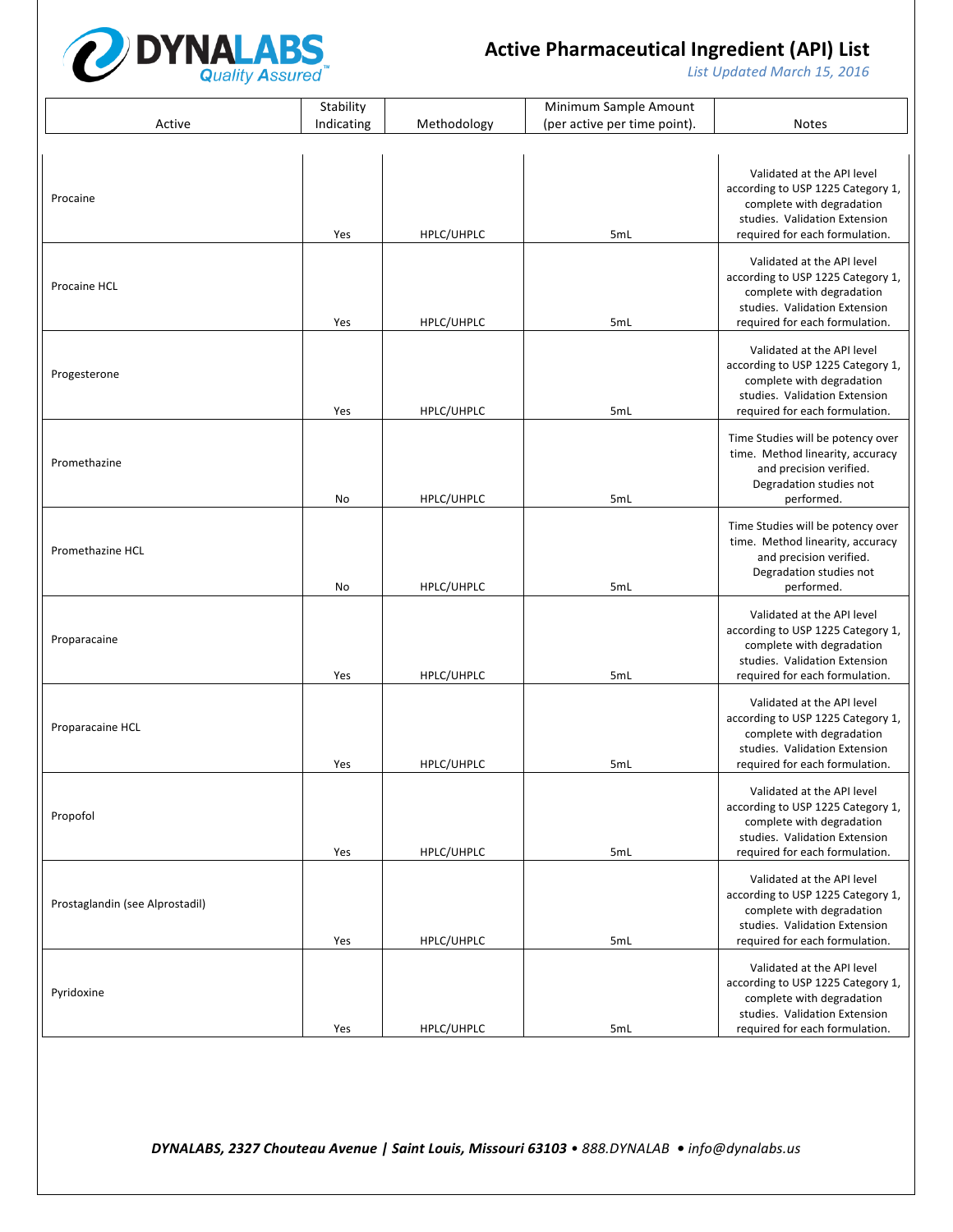

List Updated March 15, 2016

|                    | Stability  |             | Minimum Sample Amount                                                               |                                                                                                                                                                 |
|--------------------|------------|-------------|-------------------------------------------------------------------------------------|-----------------------------------------------------------------------------------------------------------------------------------------------------------------|
| Active             | Indicating | Methodology | (per active per time point).                                                        | <b>Notes</b>                                                                                                                                                    |
| Pyridoxine HCL     | Yes        | HPLC/UHPLC  | 5mL                                                                                 | Validated at the API level<br>according to USP 1225 Category 1,<br>complete with degradation<br>studies. Validation Extension<br>required for each formulation. |
| Ranitidine         | Yes        | HPLC/UHPLC  | 5mL                                                                                 | Validated at the API level<br>according to USP 1225 Category 1,<br>complete with degradation<br>studies. Validation Extension<br>required for each formulation. |
| Ranitidine HCL     | Yes        | HPLC/UHPLC  | 5mL                                                                                 | Validated at the API level<br>according to USP 1225 Category 1,<br>complete with degradation<br>studies. Validation Extension<br>required for each formulation. |
| Remifentanil       | Yes        | HPLC/UHPLC  | 5mL                                                                                 | Validated at the API level<br>according to USP 1225 Category 1,<br>complete with degradation<br>studies. Validation Extension<br>required for each formulation. |
| Rifampicin         | No         | HPLC/UHPLC  | 5mL                                                                                 | Time Studies will be potency over<br>time. Method linearity, accuracy<br>and precision verified.<br>Degradation studies not<br>performed.                       |
| Rocuronium Bromide | Yes        | HPLC/UHPLC  | 5mL                                                                                 | Validated at the API level<br>according to USP 1225 Category 1,<br>complete with degradation<br>studies. Validation Extension<br>required for each formulation. |
| Ropivacaine        | Yes        | HPLC/UHPLC  | 5mL                                                                                 | Validated at the API level<br>according to USP 1225 Category 1,<br>complete with degradation<br>studies. Validation Extension<br>required for each formulation. |
| Ropivacaine HCL    | Yes        | HPLC/UHPLC  | 5mL                                                                                 | Validated at the API level<br>according to USP 1225 Category 1,<br>complete with degradation<br>studies. Validation Extension<br>required for each formulation. |
| Sildenafil         | No         | HPLC/UHPLC  | 5mL                                                                                 | Time Studies will be potency over<br>time. Method linearity, accuracy<br>and precision verified.<br>Degradation studies not<br>performed.                       |
| Sildenafil Citrate | No         | HPLC/UHPLC  | 5mL                                                                                 | Time Studies will be potency over<br>time. Method linearity, accuracy<br>and precision verified.<br>Degradation studies not<br>performed.                       |
| Sodium Bicarbonate | No         | Titration   | For titrations, call DYNALABS<br>(volume requirement is<br>concentration dependent) | Multi-actives and excipients may<br>deem sample untestable Formula<br>review may be required.                                                                   |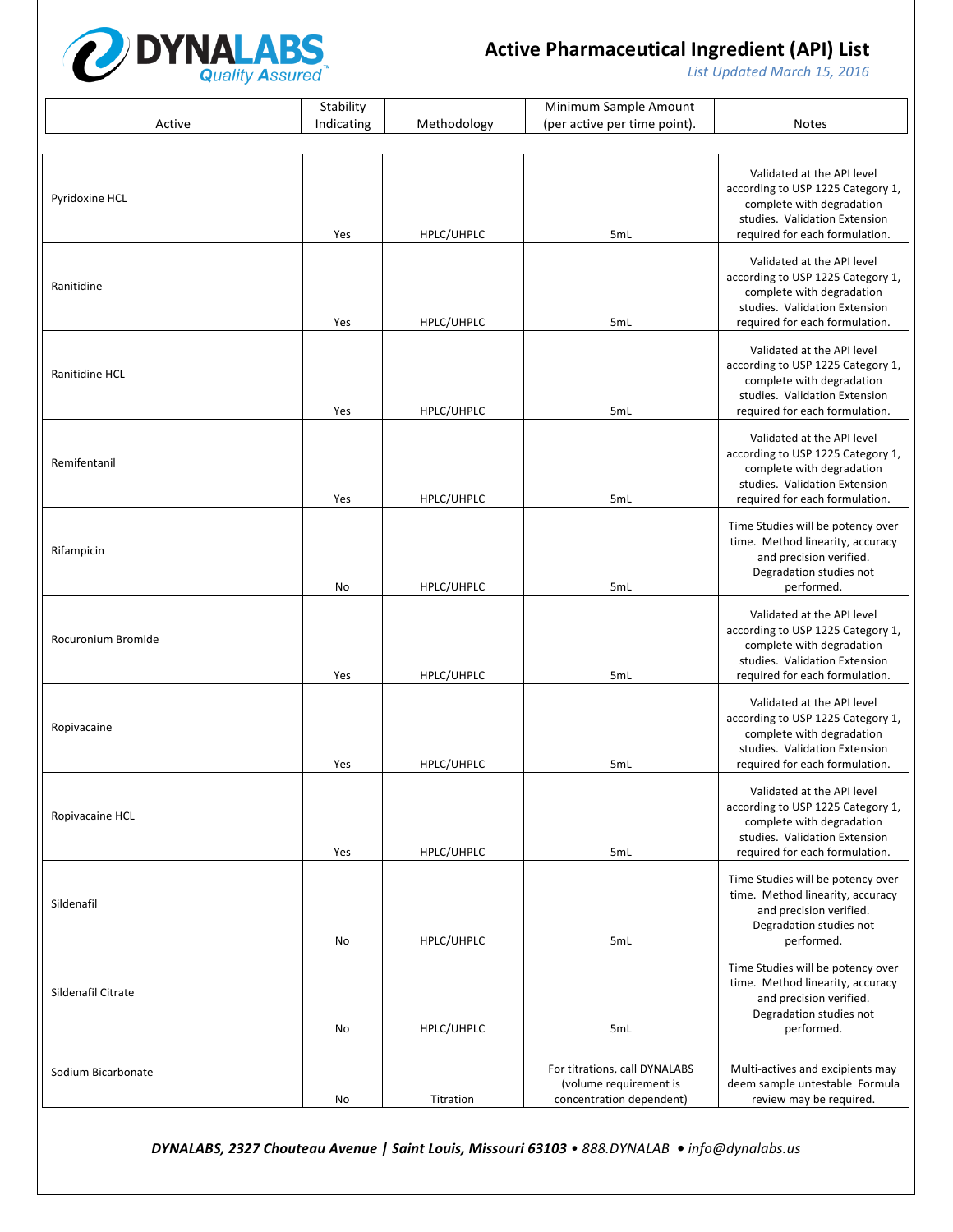

List Updated March 15, 2016

|                          | Stability  |             | Minimum Sample Amount                                                               |                                                                                                                                                                 |
|--------------------------|------------|-------------|-------------------------------------------------------------------------------------|-----------------------------------------------------------------------------------------------------------------------------------------------------------------|
| Active                   | Indicating | Methodology | (per active per time point).                                                        | <b>Notes</b>                                                                                                                                                    |
| Sodium Chloride          | No         | IC          | 5mL                                                                                 | Time Studies will be potency over<br>time. Method linearity, accuracy<br>and precision verified.<br>Degradation studies not<br>performed.                       |
| Sodium Citrate           | No         | HPLC/UHPLC  | 5mL                                                                                 | Time Studies will be potency over<br>time. Method linearity, accuracy<br>and precision verified.<br>Degradation studies not<br>performed.                       |
| Sodium Thiosulfate       | No         | Titration   | For titrations, call DYNALABS<br>(volume requirement is<br>concentration dependent) | Multi-actives and excipients may<br>deem sample untestable Formula<br>review may be required.                                                                   |
| Spironolactone           | Yes        | HPLC/UHPLC  | 5mL                                                                                 | Validated at the API level<br>according to USP 1225 Category 1,<br>complete with degradation<br>studies. Validation Extension<br>required for each formulation. |
| Succinylcholine          | Yes        | HPLC/UHPLC  | 5mL                                                                                 | Validated at the API level<br>according to USP 1225 Category 1,<br>complete with degradation<br>studies. Validation Extension<br>required for each formulation. |
| Succinylcholine Chloride | Yes        | HPLC/UHPLC  | 5mL                                                                                 | Validated at the API level<br>according to USP 1225 Category 1,<br>complete with degradation<br>studies. Validation Extension<br>required for each formulation. |
| Sufentanil               | Yes        | HPLC/UHPLC  | 5mL                                                                                 | Validated at the API level<br>according to USP 1225 Category 1,<br>complete with degradation<br>studies. Validation Extension<br>required for each formulation. |
| Sufentanil Citrate       | Yes        | HPLC/UHPLC  | 5mL                                                                                 | Validated at the API level<br>according to USP 1225 Category 1,<br>complete with degradation<br>studies. Validation Extension<br>required for each formulation. |
| Tazobactam               | Yes        | HPLC/UHPLC  | 5mL                                                                                 | Validated at the API level<br>according to USP 1225 Category 1,<br>complete with degradation<br>studies. Validation Extension<br>required for each formulation. |
| Tazobactam Sodium        | Yes        | HPLC/UHPLC  | 5mL                                                                                 | Validated at the API level<br>according to USP 1225 Category 1,<br>complete with degradation<br>studies. Validation Extension<br>required for each formulation. |
| Testosterone             | Yes        | HPLC/UHPLC  | 5mL                                                                                 | Validated at the API level<br>according to USP 1225 Category 1,<br>complete with degradation<br>studies. Validation Extension<br>required for each formulation. |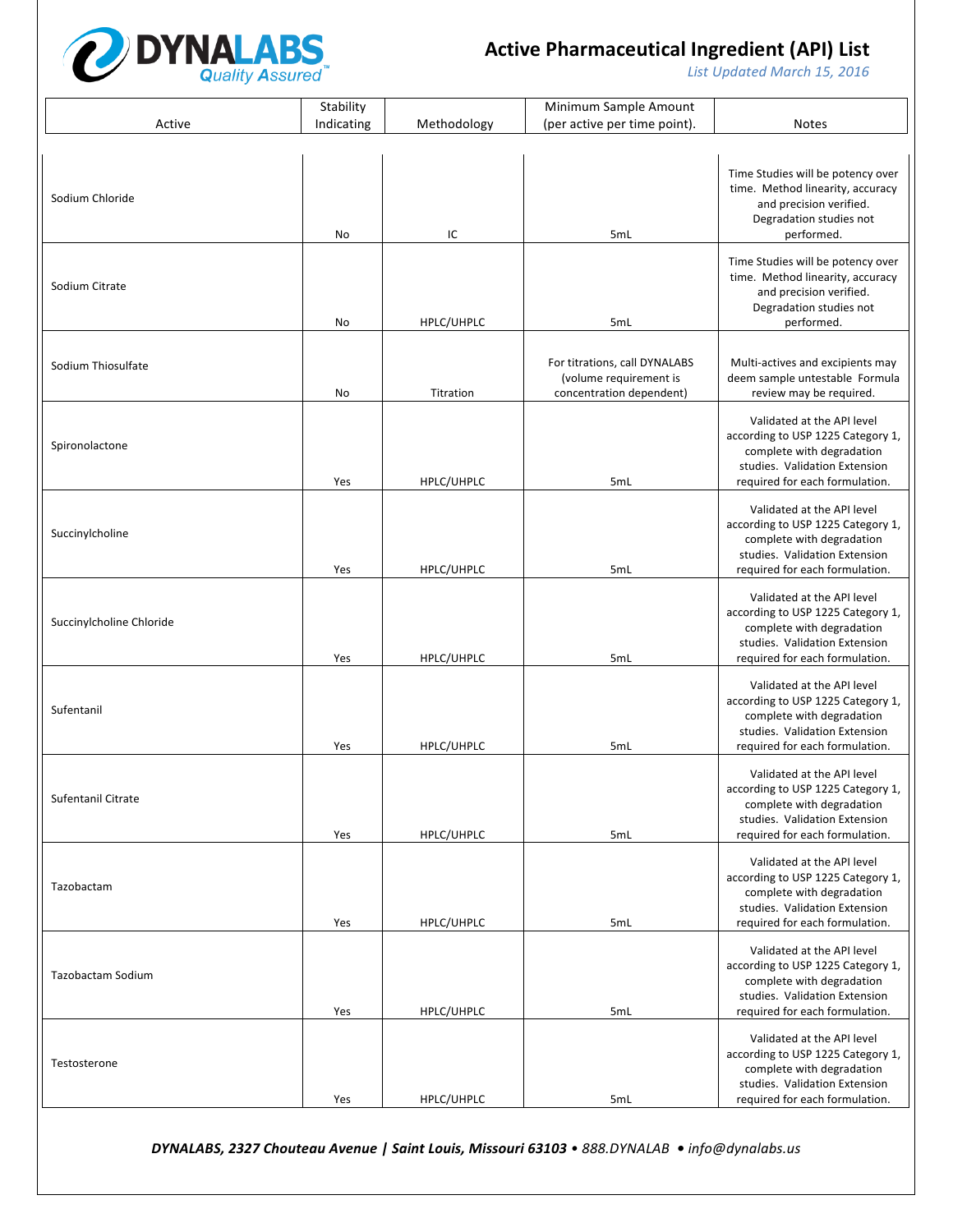

List Updated March 15, 2016

|                                 | Stability  |             | Minimum Sample Amount        |                                                                                                                                                                 |  |  |  |
|---------------------------------|------------|-------------|------------------------------|-----------------------------------------------------------------------------------------------------------------------------------------------------------------|--|--|--|
| Active                          | Indicating | Methodology | (per active per time point). | <b>Notes</b>                                                                                                                                                    |  |  |  |
|                                 |            |             |                              |                                                                                                                                                                 |  |  |  |
| <b>Testosterone Cypionate</b>   | Yes        | HPLC/UHPLC  | 5mL                          | Validated at the API level<br>according to USP 1225 Category 1,<br>complete with degradation<br>studies. Validation Extension<br>required for each formulation. |  |  |  |
| <b>Testosterone Enanthate</b>   | Yes        | HPLC/UHPLC  | 5mL                          | Validated at the API level<br>according to USP 1225 Category 1,<br>complete with degradation<br>studies. Validation Extension<br>required for each formulation. |  |  |  |
| <b>Testosterone Proprionate</b> | Yes        | HPLC/UHPLC  | 5mL                          | Validated at the API level<br>according to USP 1225 Category 1,<br>complete with degradation<br>studies. Validation Extension<br>required for each formulation. |  |  |  |
| Tetracaine                      | Yes        | HPLC/UHPLC  | 5mL                          | Validated at the API level<br>according to USP 1225 Category 1,<br>complete with degradation<br>studies. Validation Extension<br>required for each formulation. |  |  |  |
| <b>Tetracaine HCL</b>           | Yes        | HPLC/UHPLC  | 5mL                          | Validated at the API level<br>according to USP 1225 Category 1,<br>complete with degradation<br>studies. Validation Extension<br>required for each formulation. |  |  |  |
| Thiamine                        | Yes        | HPLC/UHPLC  | 5mL                          | Validated at the API level<br>according to USP 1225 Category 1,<br>complete with degradation<br>studies. Validation Extension<br>required for each formulation. |  |  |  |
| Thiamine HCL                    | Yes        | HPLC/UHPLC  | 5mL                          | Validated at the API level<br>according to USP 1225 Category 1,<br>complete with degradation<br>studies. Validation Extension<br>required for each formulation. |  |  |  |
| Tramadol                        | Yes        | HPLC/UHPLC  | 5mL                          | Validated at the API level<br>according to USP 1225 Category 1,<br>complete with degradation<br>studies. Validation Extension<br>required for each formulation. |  |  |  |
| <b>Tramadol HCL</b>             | Yes        | HPLC/UHPLC  | 5mL                          | Validated at the API level<br>according to USP 1225 Category 1,<br>complete with degradation<br>studies. Validation Extension<br>required for each formulation. |  |  |  |
| Triamcinolone Acetonide         | Yes        | HPLC/UHPLC  | 5mL                          | Validated at the API level<br>according to USP 1225 Category 1,<br>complete with degradation<br>studies. Validation Extension<br>required for each formulation. |  |  |  |